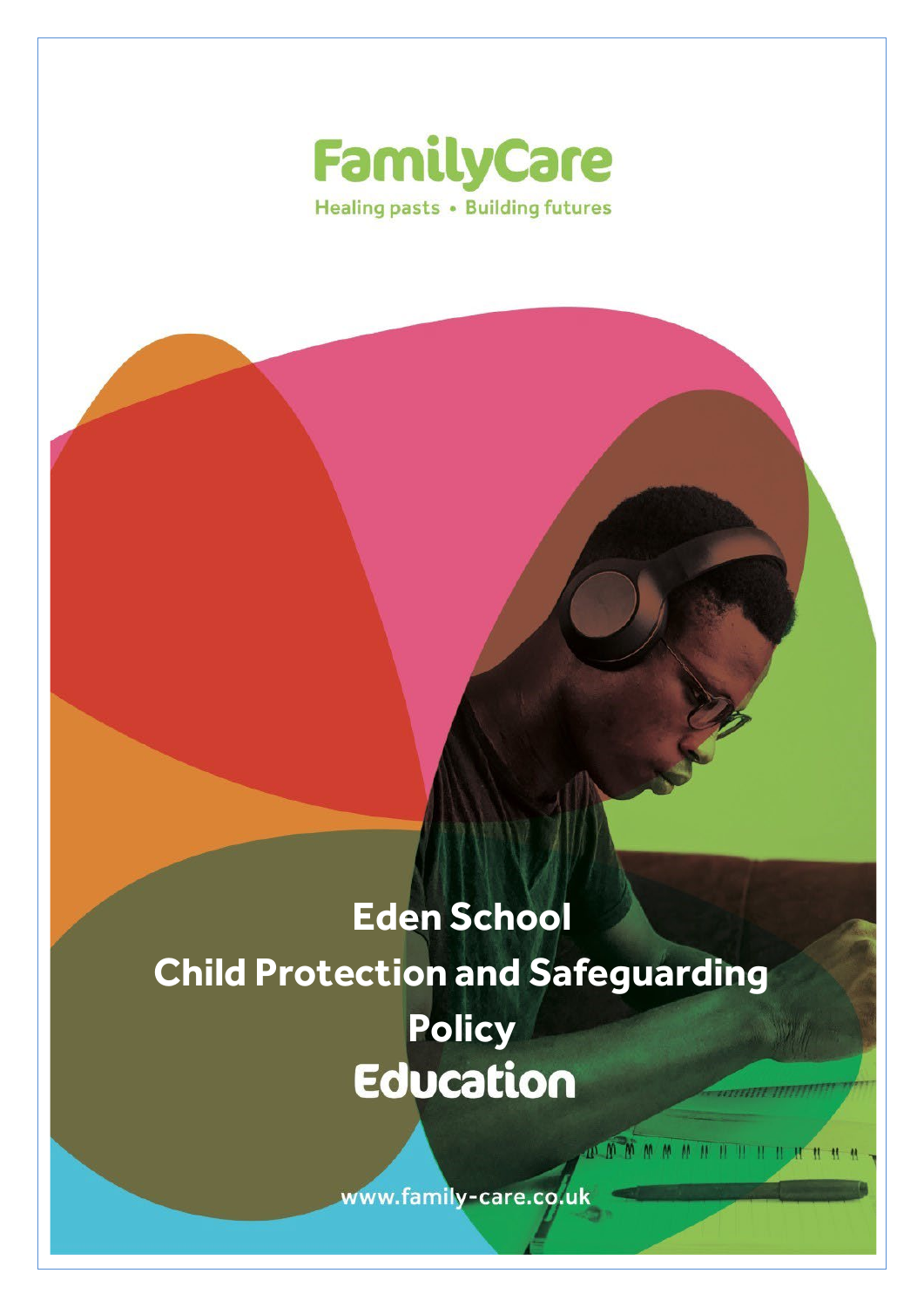

# Child Protection and Safeguarding Policy Eden **School**

# Implemented/Reviewed: September 2021 Date of Next Review: September 2023

| Person responsible for the Policy: | <b>Nigel Evans</b> |
|------------------------------------|--------------------|
| Date Approved:                     | 26/09/2021         |
| Signed:                            | <b>Nigel Evans</b> |
| Date for Review:                   | 26/09/2023         |

At Eden School the named personnel with designated responsibility for Child Protection and Safeguarding are:

| <b>Designated Safequarding</b> | <b>Deputy Designated</b> | <b>Safeguarding Governor</b> |
|--------------------------------|--------------------------|------------------------------|
| Lead                           | <b>Safequarding Lead</b> |                              |

| <b>Lead</b> | <b>Safeguarding Lead</b> |                        |
|-------------|--------------------------|------------------------|
| Nigel Evans | <b>Jen Lamidey</b>       | <b>Andrew O'Reilly</b> |

The named personnel with designated responsibility regarding allegations against staff/those working in the school are:

| <b>Designated Senior Manager</b><br>(normally the Headteacher) | <b>Chair of Governors</b><br>(in the event of an allegation against the<br><b>Headteacher)</b> |
|----------------------------------------------------------------|------------------------------------------------------------------------------------------------|
| Jen Lamidey                                                    | Andrew O'Reilly                                                                                |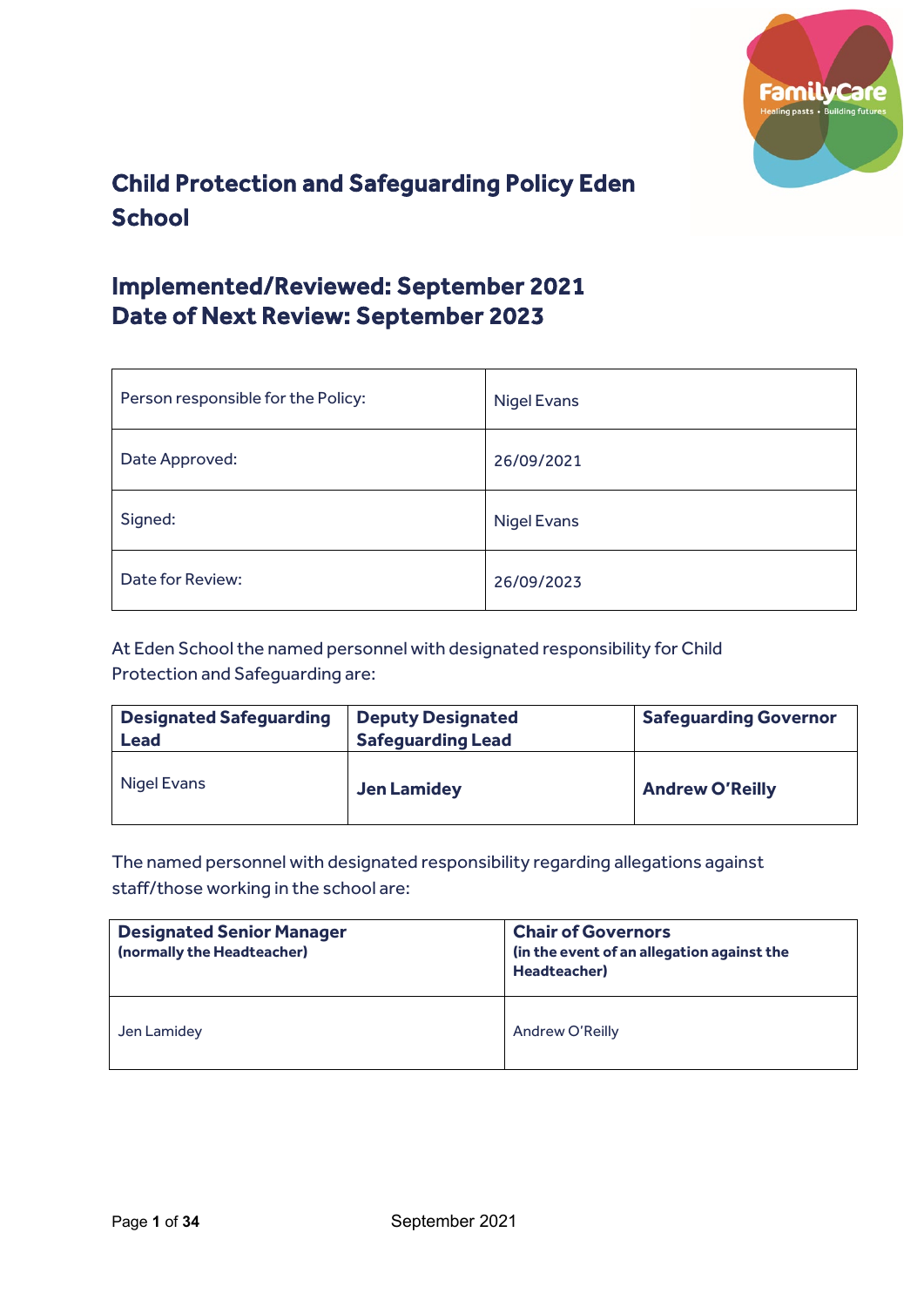

# **Designated teacher for cared for children**

Nigel Evans

**Mental Health Lead**

Carmela Rowbotham

# **1. Introduction:**

At Eden School we recognise the responsibility we have under Section 175 of the Education and Inspections Act 2002, to have arrangements for safeguarding and promoting the welfare of children. The Governing Board in our school approve the S175/157 return to the Cheshire East Safeguarding Children's Partnership (CESCP) on a yearly basis.

This policy demonstrates the school's commitment and compliance with safeguarding legislation; it should be read in conjunction with:

- [Cheshire East Safeguarding Children's Partnership \(CESCP\) procedures](https://www.proceduresonline.com/pancheshire/cheshire_east/index.html)
- [Working Together to Safeguard Children 2018](https://assets.publishing.service.gov.uk/government/uploads/system/uploads/attachment_data/file/729914/Working_Together_to_Safeguard_Children-2018.pdf)
- [Keeping Children Safe in Education 2021](https://assets.publishing.service.gov.uk/government/uploads/system/uploads/attachment_data/file/1007260/Keeping_children_safe_in_education_2021.pdf)
- [What to do if you are worried a child is being abused. 2015](https://assets.publishing.service.gov.uk/government/uploads/system/uploads/attachment_data/file/419604/What_to_do_if_you_re_worried_a_child_is_being_abused.pdf)
- [Guidance for Safer Working Practices for adults who work with children in Education Settings](https://c-cluster-110.uploads.documents.cimpress.io/v1/uploads/13ecce28-e8f2-49e9-83c6-c29337cd8071%7E110/original?tenant=vbu-digital) May 2019
- School online safety policy
- School Mental Health Policy (EHS provided a model policy)
- School Relationships (and Sex) Education Policy
- Staff Code of Conduct
- Staff use of mobile phones and Social Media Policy
- Substance Misuse Policy
- ["Preventing and Tackling Bullying" DfE July 2017](https://assets.publishing.service.gov.uk/government/uploads/system/uploads/attachment_data/file/623895/Preventing_and_tackling_bullying_advice.pdf)
- [School and Colleges: When to call the police](https://www.npcc.police.uk/documents/Children%20and%20Young%20people/When%20to%20call%20the%20police%20guidance%20for%20schools%20and%20colleges.pdf)

Safeguarding and promoting the welfare of children is everyone's responsibility. Everyone who comes into contact with children and their families and carers has a role to play in safeguarding children. In order to fulfil this responsibility effectively, all practitioners in this school make sure their approach is child centred. This means that we consider, at all times, what is in the best interests of the child.

Page 2 of 34 September 2021 No single practitioner can have a full picture of a child's needs and circumstances. If children and families are to receive the right help at the right time, everyone who comes into contact with them has a role to play in identifying concerns, sharing information and taking prompt action. Through our day-to-day contact with pupils and direct work with families, staff take notice of indicators of possible abuse or neglect and consult with Children's Services in Cheshire East (or in neighbouring authorities dependent upon the child's area of residence). We recognise that we form part of the wider safeguarding system for children.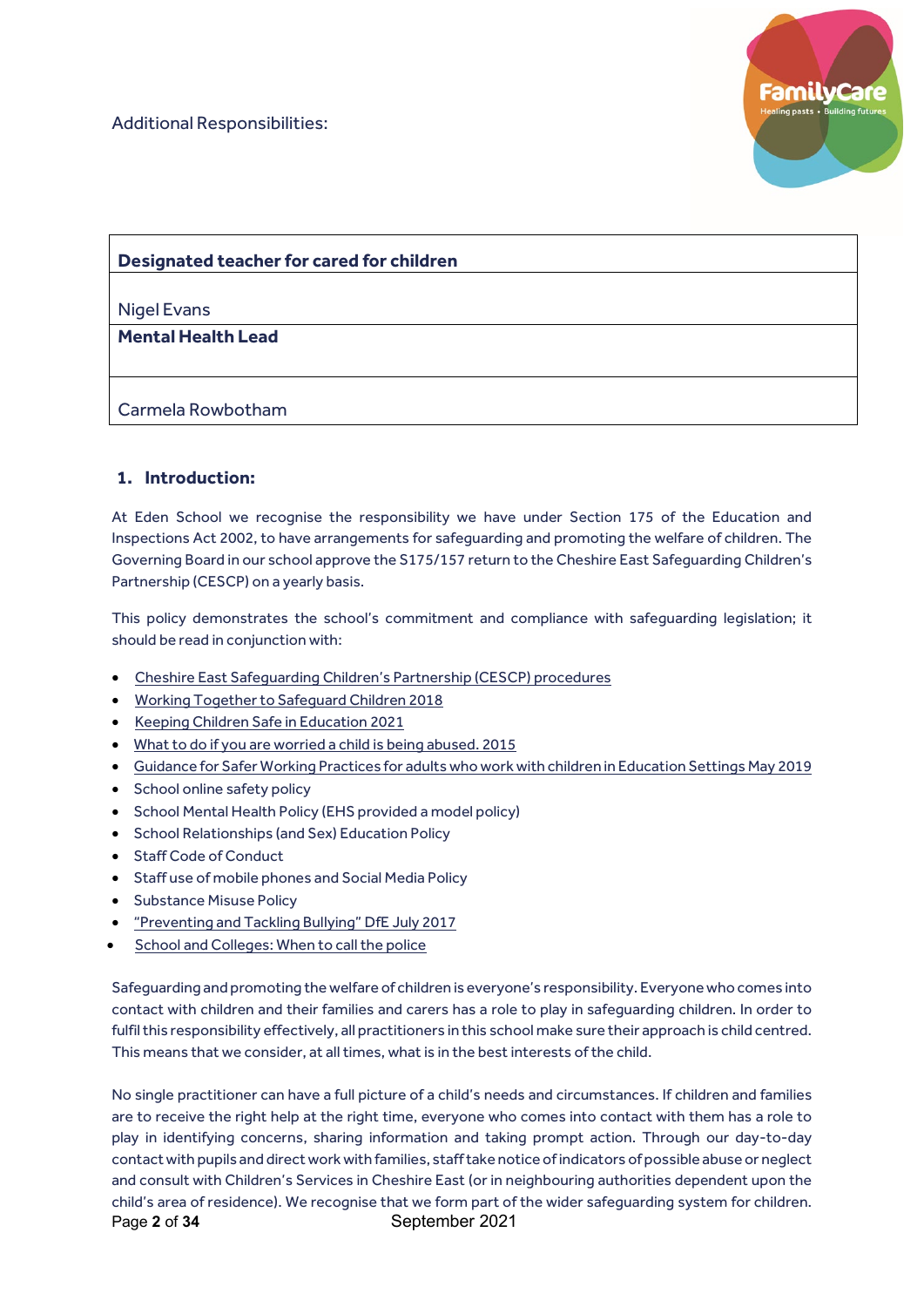

This responsibility also means that we are aware of the behaviour of staff in the school; we maintain an attitude of **'it could happen here'** where safeguarding is concerned.

In our school we ensure that:

- **•** All children, regardless of age, gender, ability, culture, race, language, religion or sexual identity, are treated equally and have equal rights to protection
- **•** All staff act on concerns or disclosures that may suggest a child is at risk of harm
- **•** Pupils and staff involved in Safeguarding issues receive appropriate support
- **•** Staff adhere to a Family care Code of Conduct and understand what to do in the event of any allegations against any adult working in the setting
- **•** All staff are aware of Early Help and ensure that relevant assessments and referrals take place
- **•** All staff are aware that abuse, neglect and safeguarding issues are rarely standalone events that can be covered by one definition or label; they recognise that, in most cases, multiple issues will overlap with one another
- **•** All staff understand that children's poor behaviour may be a sign they are suffering harm or that they have been traumatised by abuse.

This policy is available on our school website and printed copies of this document are available to parents upon request. We inform parents and carers about this policy when their children join our school and through our school newsletter.

The policy is provided to all staff (including temporary staff and volunteers) at induction, alongside our Staff Code of Conduct.

In addition, all staff are provided with at least Part one of Keeping Children Safe in Education 2021 and are required to sign to indicate that they have read and understood it. The Designated Lead is able to support all staff in understanding their responsibilities and implementing it in their practice.

# **2.0 Aims of this document:**

- To provide staff with the framework to promote and safeguard the wellbeing of children and in doing so ensure they meet their statutory responsibilities
- To ensure consistent good practice across the school
- To demonstrate our commitment to protecting children
- To raise the awareness, of all staff, of the need to safeguard all children and of their responsibilities in identifying and reporting possible cases of abuse
- To emphasise the need for good communication between all members of staff in matters relating to child protection
- To promote safe practice and encourage challenge for poor and unsafe practice
- To promote effective working relationships with other agencies involved with Safeguarding and promoting the welfare of children, especially with Children's Social Care and the Police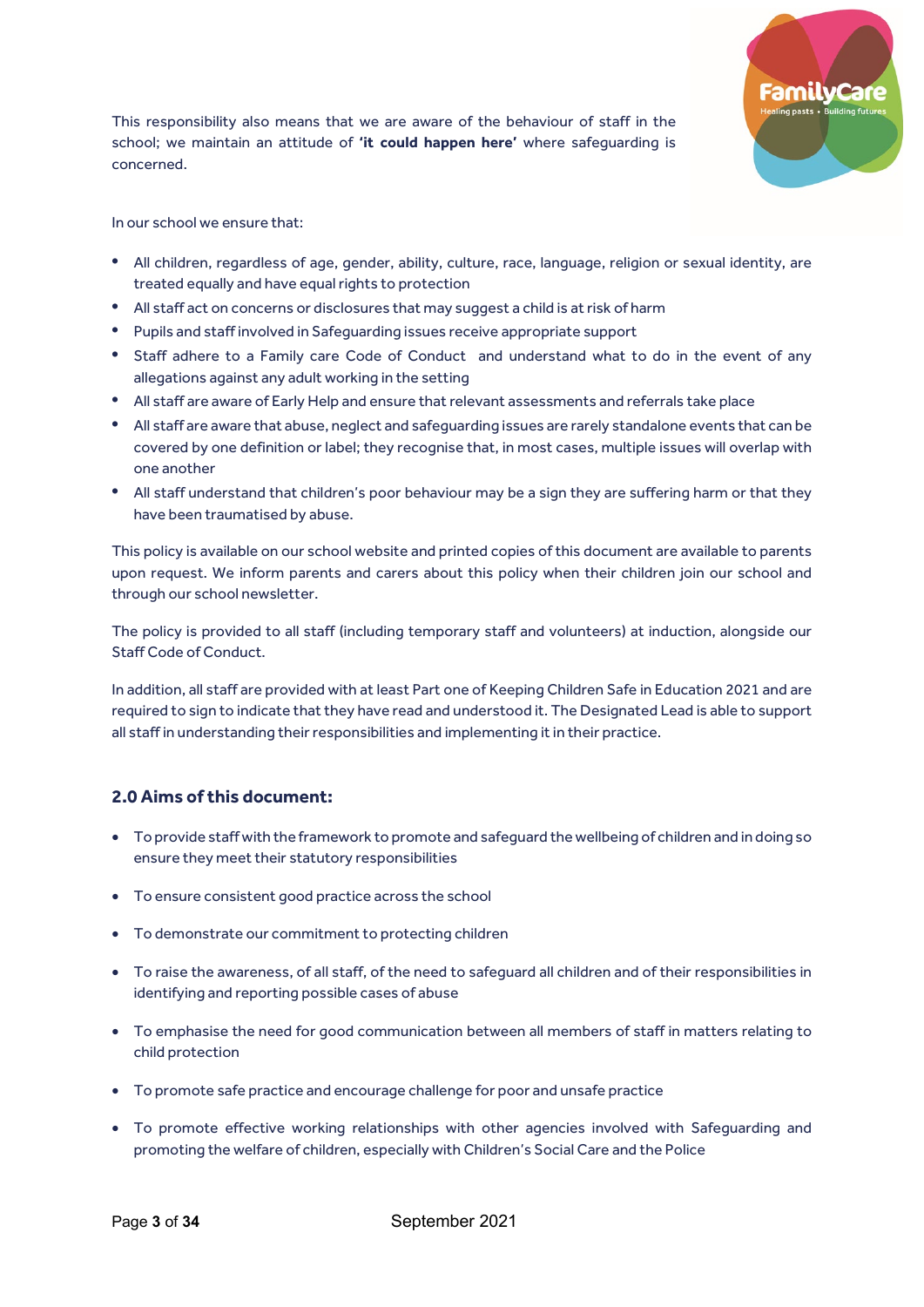

- To ensure that all members of the school community are aware of our procedures for ensuring staff suitability to work with children
- To ensure that staff understand their responsibility to support children who have suffered abuse in accordance with their agreed plan e.g. Child in Need/ Child Protection Plan

# **3.0 Scope of this Policy**

This policy applies to all members of the school community (including staff, pupils, volunteers, supply teachers, parents/carers, visitors, agency staff and students, or anyone working on behalf of Eden School.

This policy is consistent with Cheshire East Safeguarding Children's Partnership (CESCP) child protection procedures.

## **4.0 Definitions of terms used in this document:**

**Child Protection:** Refers to the activity undertaken to protect specific children who are suffering, or are likely to suffer, significant harm.

**Safeguarding and promoting the welfare of children:** Refers to the process of protecting children from maltreatment, preventing the impairment of children's mental and physical health or development, ensuring that children are growing up in circumstances consistent with the provision of safe and effective care and taking action to enable all children to have the best life chances.

**Early Help**: Means providing support as soon as a problem emerges, at any point in a child's life, from the foundation years through to the teenage years.

**Abuse:** A form of maltreatment of a child. Somebody may abuse or neglect a child by inflicting harm or by failing to act to prevent harm. Children may be abused in a family or in an institutional or community setting by those known to them or, more rarely, by others. Abuse can take place wholly online, or technology may be used to facilitate offline abuse. Children may be abused by an adult or adults, or by another child or children.

**Staff:** Refers to all those working for or on behalf of the school/education setting in either a paid or voluntary capacity, full time or part time. This also includes parents and Governors.

**Child:** Refers to all children who have not yet reached the age of 18. On the whole, this will apply to pupils from our own school; however, the policy will extend to children visiting from other establishments

**Parent:** Refers to birth parents and other adults who are in a parenting role e.g. carers, stepparents, foster parents, and adoptive parents.

## **5.0 Prevention:**

Children feel secure in a safe environment in which they can learn and develop. We achieve this by ensuring that: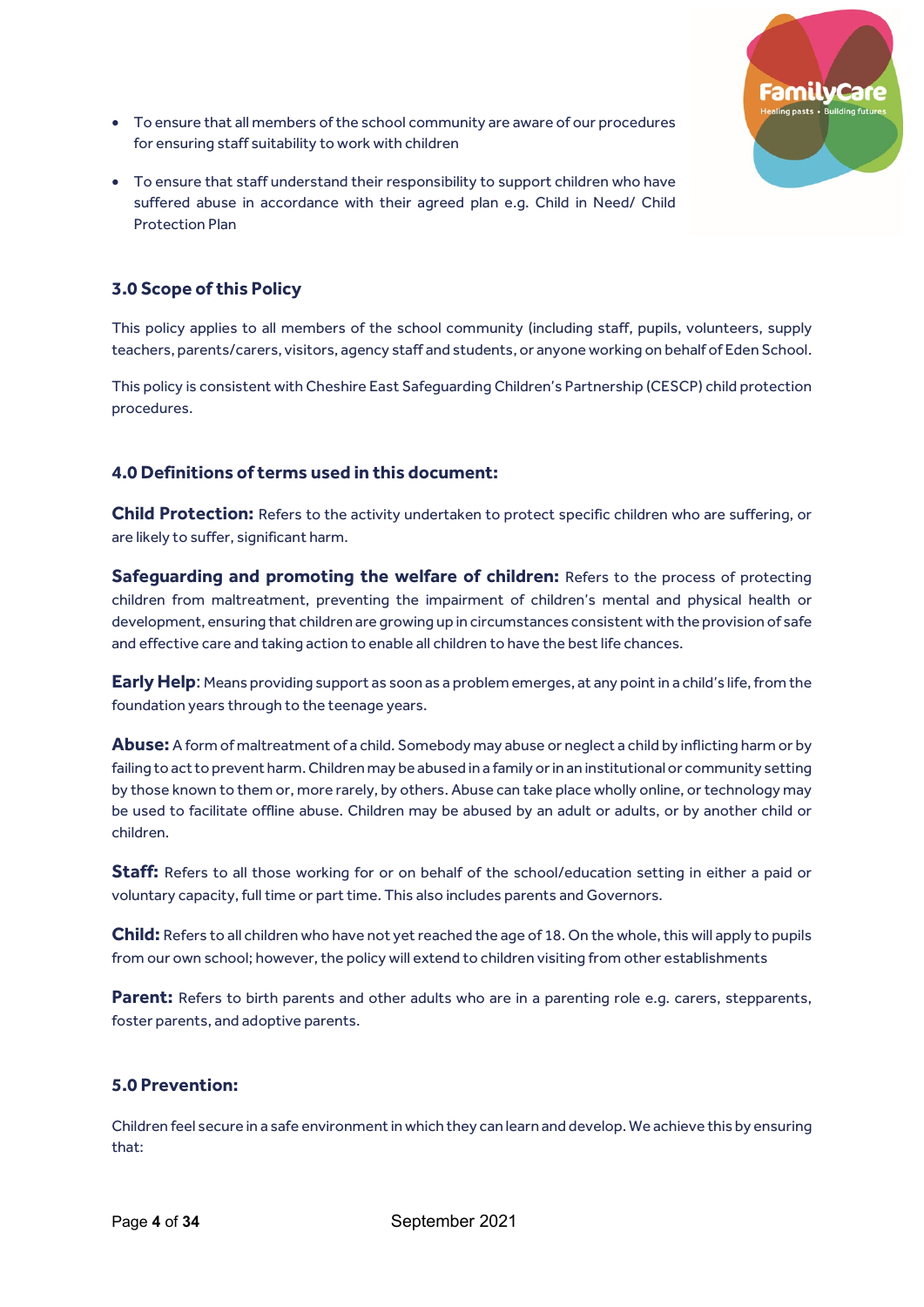• Children develop realistic attitudes to their responsibilities in adult life and are equipped with the skills needed to keep themselves safe; including understanding and recognition of healthy/unhealthy relationships and support available



- Children are supported in recognising and managing risks in different situations, including on the internet; being able to judge what kind of physical contact is acceptable and unacceptable, recognising when pressure from others, including people they know, threatens their personal safety and well-being and supporting them in developing effective ways of resisting pressure
- All staff are aware of school guidance for their use of mobile technology and have discussed safeguarding issues around the use of mobile technologies and their associated risks
- Importance and prioritisation are given to equipping the children with the skills needed to stay safe, including providing opportunities for Personal, Social and Health Education throughout the curriculum
- Appropriate filters and monitoring systems are in place; however, we are careful that "over blocking" does not lead to unreasonable restrictions as to what children can be taught with regards to online teaching, remote learning and safeguarding
- All adults feel comfortable and supported to draw safeguarding issues to the attention of the Headteacher and/or the Designated Safeguarding Lead and can pose safeguarding questions with "respectful uncertainty" as part of their shared responsibility to safeguard children
- Emerging themes are proactively addressed and fed back to the local authority and CESCP to ensure a coherent approach so that multi-agency awareness and strategies are developed
- There is a proactive approach to substance misuse. Issues of drugs and substance misuse are recorded and there is a standalone policy which is robustly delivered throughout the school and curriculum
- Support and planning for children in custody and their resettlement back into the school community is undertaken, where necessary, as part of our inclusive approach
- We comply with 'Working Together to Safeguard Children' 2018 and support the Cheshire East Safeguarding Children's Partnership (CESCP) [Timely Support for Children and Families in Cheshire](https://www.cescp.org.uk/pdf/timely-support-for-families-in-ce-guidance-on-thresholds-of-need-october-2018.pdf)  [East,](https://www.cescp.org.uk/pdf/timely-support-for-families-in-ce-guidance-on-thresholds-of-need-october-2018.pdf) this document supports professionals to access the **right help and support** for children and their families at the **right time**
- We systematically monitor pupil welfare, keeping accurate records, speaking to parents and notifying appropriate agencies when necessary
- All staff are aware of children with circumstances which mean that they are more vulnerable to abuse/less able to easily access services and are proactive in recognising and identifying their needs
- The voice of the child is paramount; therefore, our pupils are actively involved in safeguarding development. There is an established student group/ student involvement mechanism which works with and challenges staff in order to develop aspects of safeguarding e.g. through the curriculum, approaches and displays
- We consult with, listen and respond to pupils; our school's arrangements for this are regular 1-1 sessions with staff to discuss any concerns.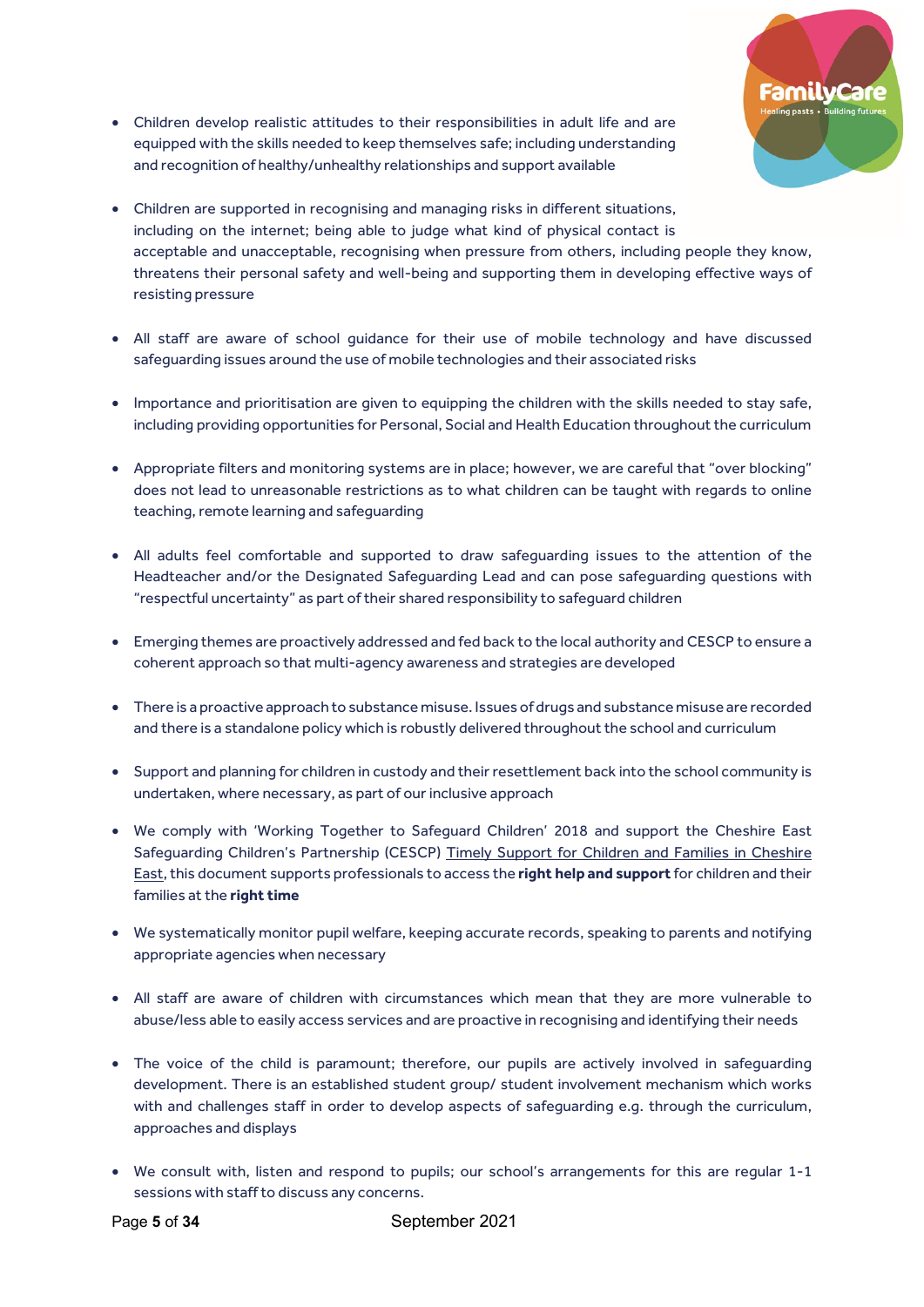• We use research evidence to inform our prevention work

## **6.0 Early Help:**

All staff understand the Cheshire East Safeguarding Children's Partnership (CESCP) 'Continuum of Need' and Child Protection procedures; (see Timely Support – link above) to ensure that the needs of our children are effectively assessed; decisions are based on a child's development needs, parenting capacity and family & environmental factors. We ensure that the most appropriate referrals are made. We actively support multi agency planning for these children and, in doing so, provide information from the child's point of view; bringing their lived experience to life as evidenced by observations or information provided. Staff know how to pass on any concerns no matter how trivial they seem.

Staff members always act in the interests of the child and are aware of their responsibility to take action as outlined in this policy. In our school staff are aware that they must be prepared to identify those children who may benefit from early help. The staff are alert to the potential need for early help for a child who:

- is disabled and has specific additional needs
- has special educational needs (whether they have a statutory Education, Health and Care Plan or do not)
- has a mental health need
- is a young carer
- is showing signs of being drawn into anti-social or criminal behaviour, including gang involvement and association with organised crime groups and county lines
- is frequently missing/goes missing from care or from home
- is at risk of modern slavery, trafficking or exploitation
- is at risk of being radicalised or exploited
- has a family member in prison, or is affected by parental offending
- is in a family circumstance presenting challenges for the child, such as drug and alcohol misuse, adult mental health issues and domestic abuse
- is misusing drugs or alcohol themselves
- has returned home to their family from care
- is at risk of 'honour'-based abuse such as Female Genital Mutilation or Forced Marriage
- is a 'privately fostered child'
- is persistently absent from education, including persistent absences for part of the school day

Page **6** of **34** September 2021 If there are concerns about a child's welfare that do not meet the thresholds of child abuse the school will consider whether the Early Help approach should be considered. Staff are aware that early identification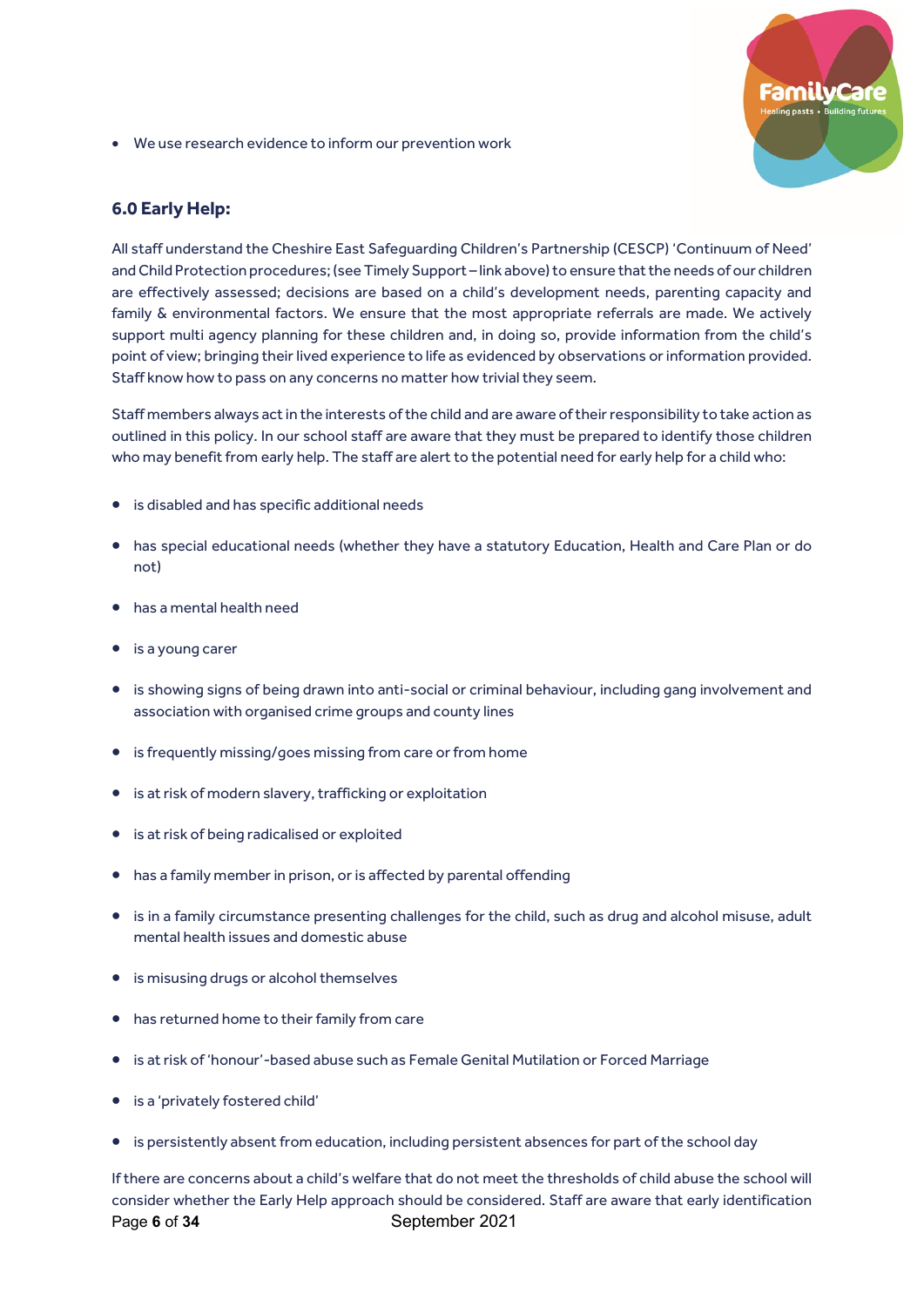

Our school is an Operation Encompass school which means that we are able to give proactive support to those children and their families where domestic abuse is identified.

If a member of staff has concerns about a child, they will need to decide what action to take. Where possible, there should be a conversation with the Designated Safeguarding Lead to agree a course of action, although any staff member can make a referral to Children's Social Care/consult with Cheshire East Consultation Service (ChECS)/contact the police. Other options could include referral to specialist services or early help services and should be made in accordance with the referral threshold set by Cheshire East's Safeguarding Children Partnership.

In the first instance staff should discuss 'Early Help' requirements with the Designated Safeguarding Lead. If early help is appropriate the Designated Safeguarding Lead will support the staff member in liaising with other agencies and setting up an inter-agency assessment as appropriate.

As staff may be required to support other agencies and practitioners and parents/carers and children in an early help assessment; all staff are aware of the relevant assessments and appropriate support is given to them when they undertake an early help assessment.

Where early help and or other support is appropriate, we ensure that the situation for the child is kept under constant review. If the child's situation doesn't appear to be improving, we take appropriate action.

The children in our school are made aware that there are adults whom they can approach if worried or in difficulty.

There is adequate signposting to external sources of support and advice for staff, parents and pupils we have good relationships with fellow professionals and local voluntary groups such as SPACE for autism.

# **7.0 Early Help, Child in Need and Child Protection**

In our school we ensure that we follo[w Cheshire East's Multi-agency Practice Standards](https://www.cescp.org.uk/pdf/multi-agency-practice-standards-april-2016.pdf) to ensure that our work, on behalf of our children, is of a consistently good standard. We use these standards to challenge other workers on behalf of children where the standards are not being met.

## **8.0 Concerns about a child- recording and reporting:**

Our recording procedures are in line with those outlined in Cheshire East's "Recording and Reporting Guidance." 2021; the Designated Safeguarding Lead and the Deputy Lead are aware of this document.

Where a member of staff is concerned that a child is in immediate danger or is at risk of harm, they should report this to the Designated Safeguarding Lead, or their Deputy, without delay. A written record should be made of these concerns as soon as possible following the disclosure/concern being raised; this must be on the same working day.

Where staff have conversations with a child who discloses abuse, they follow the basic principles:

- listen rather than directly question, remain calm
- never stop a child who is recalling significant events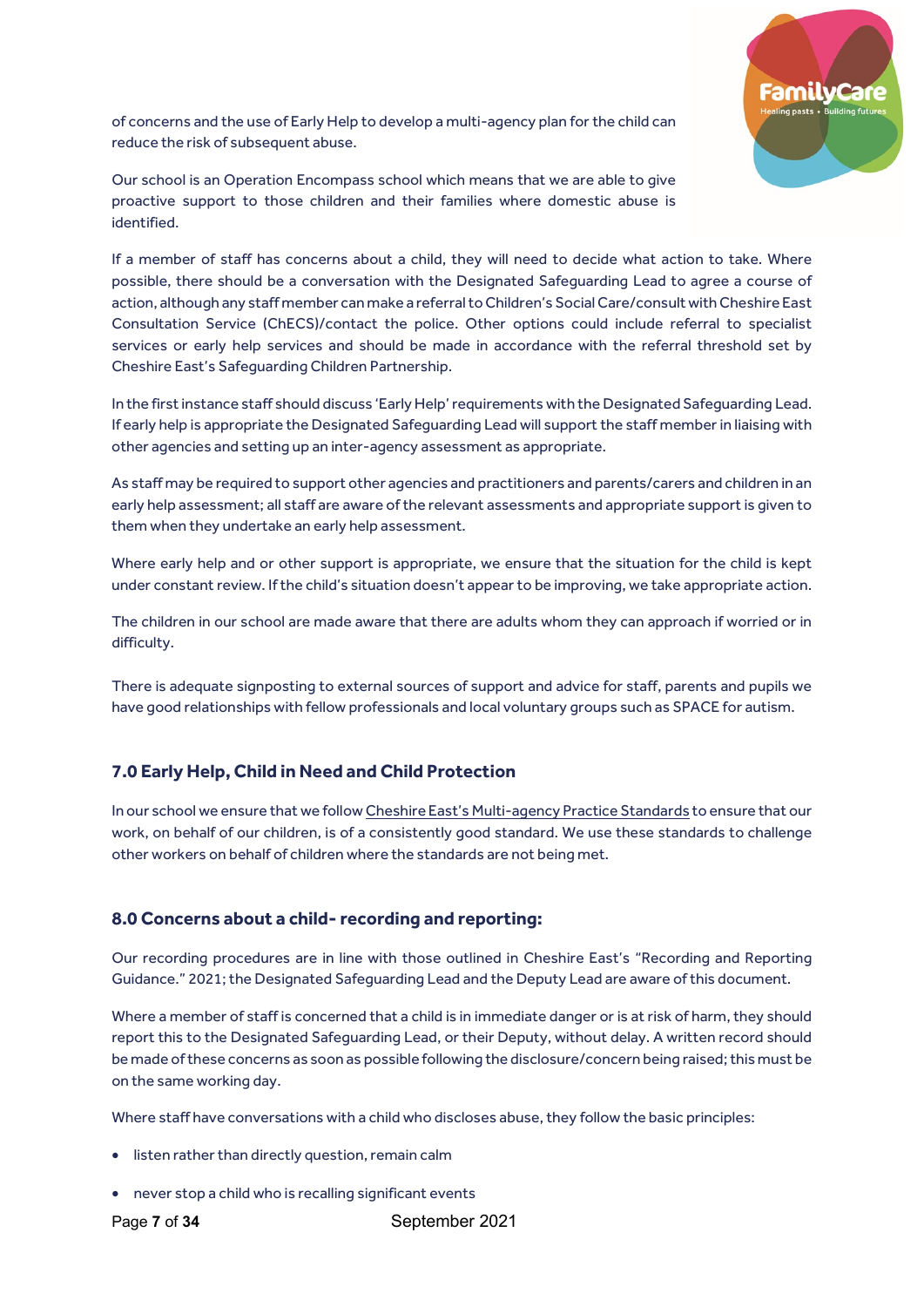

- never ask a child if they are being abused
- make a record of the discussion to include time, place, persons present and what was said (child language – do not substitute words)
- advise you will have to pass the information on
- avoid coaching/prompting
- never take photographs of any injury
- never undress a child to physically examine them
- allow time and provide a safe haven / quiet area for future support
- at no time promise confidentiality to a child or adult
- all victims are reassured that they are being taken seriously, regardless of how long it has taken them to come forward and that they will be supported and kept safe.
- where abuse has occurred online or outside of the school or college it will not be downplayed and will be treated equally seriously

Staff are aware that they should not question the child; other than to respond with TED - **T**ell me what you mean by that, **E**xplain what you mean by that, **D**escribe that. Staff will observe and listen, but do not probe/ask any leading questions.

The Designated Safeguarding Lead will obtain key information and agree relevant actions after making a timely assessment of the information.

We recognise that parents may hold key information about incidents/allegations therefore, **in the majority of situations; the Designated Safeguarding Lead will speak to the parents and gain their consent** to discussing the situationwith others. Staff are aware that there will be very few instances where, to speak to the parents, could further endanger the child. In those situations,they would still consult/refer, but would have clearly recorded reasons as to why they had not gained parental consent.

The following situations are the instances in which parental consent would not be gained prior to a referral:

- Discussion would impede a police investigation or social work enquiry
- Sexual abuse is suspected
- Organised or multiple abuse is suspected
- Fabrication of an illness is suspected
- Female Genital Mutilation (FGM) is suspected
- Forced marriage is suspected
- Honour Based Abuse
- Extremism or radicalisation is suspected
- County Lines activities are suspected

Staff are also aware that, even in situations where the parent does not give consent, the best interests of the child are paramount and therefore, they would share their concerns. In addition, the referral will not be delayed if it has not been possible to contact the parents/carers.

A consultation will take place with Cheshire East Consultation Service (ChECS) and/or the police immediately. Where a child lives in a different authority the Designated Safeguarding Lead follows the procedures for that authority.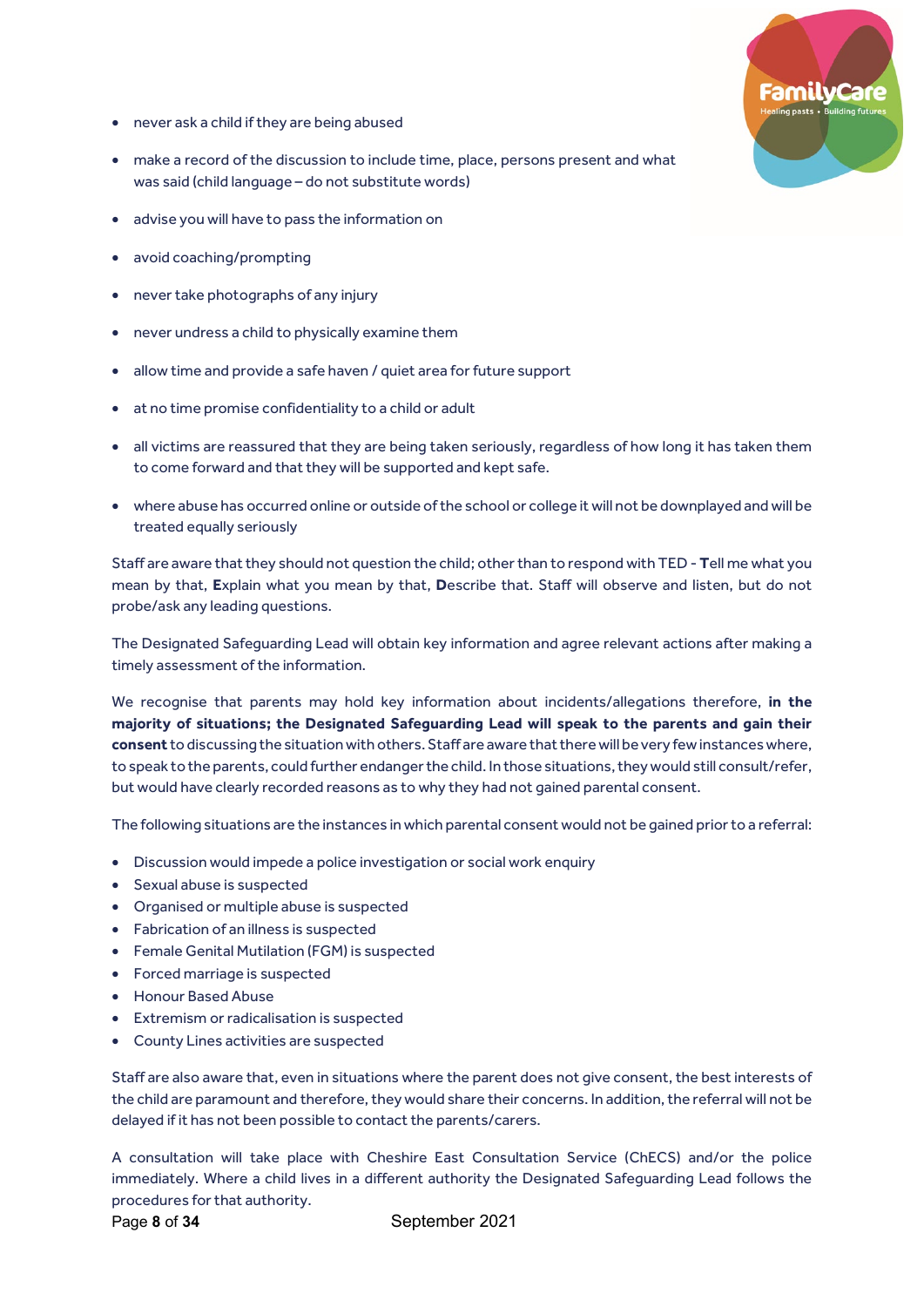

Where possible we ensure that contacts with outside agencies are through the Designated Safeguarding Lead or their Deputy; however, staff are aware that anyone can make this contact. Where a member of staff makes contact, they ensure that they make the Designated Safeguarding Lead aware as soon as possible.

Safeguarding records are held electronically / as hard copies . Safeguarding and Child Protection records are stored securely and are separate from the main pupil file. Authorisation to access these records is controlled by the Headteacher and Designated Safeguarding Lead.

All records provide a factual, accurate, evidence-based account. Records are signed, dated and where appropriate, witnessed.

The school ensures that safeguarding information, including Child Protection information, is stored and handled in line with the principles of the Data Protection Act 2018 and General Data Protection Regulation (GDPR) ensuring that information is:

- used fairly and lawfully
- for limited, specifically stated purposes
- used in a way that is adequate, relevant and not excessive
- accurate
- kept for no longer than necessary
- handled according to people's data protection rights
- kept safe and secure.

We ensure that information is transferred safely and securely when a pupil with a Safeguarding Record transfers to another school. We also ensure that Key workers or social workers are notified where a child leaves the school (as appropriate).

# **9.0 Safe Working Practices**

## **Use of mobile phones, cameras and internet:**

The school and staff take safeguarding seriously and understand this policy is over- arching. We refer staff to the 'Staff use of mobile phones and Social Media Policy', 'Code of conduct' and 'Guidance for Safer Working Practice for those working with children and young people in Education Settings May 2019'.

## **Personal mobiles and electronic devices:**

Personal mobile phones and recording devices (tablets, cameras, laptops etc) are never used by staff at the school/setting.

If staff have personal phones or devices these are stored securely [say where] and will be switched off or on silent whilst during the teaching day.

Electronic devices should be password protected so that content cannot be accessed by unauthorised users.

It is the responsibility of the staff member to ensure that there is no illegal or inappropriate content stored or used on their device when brought on to school grounds.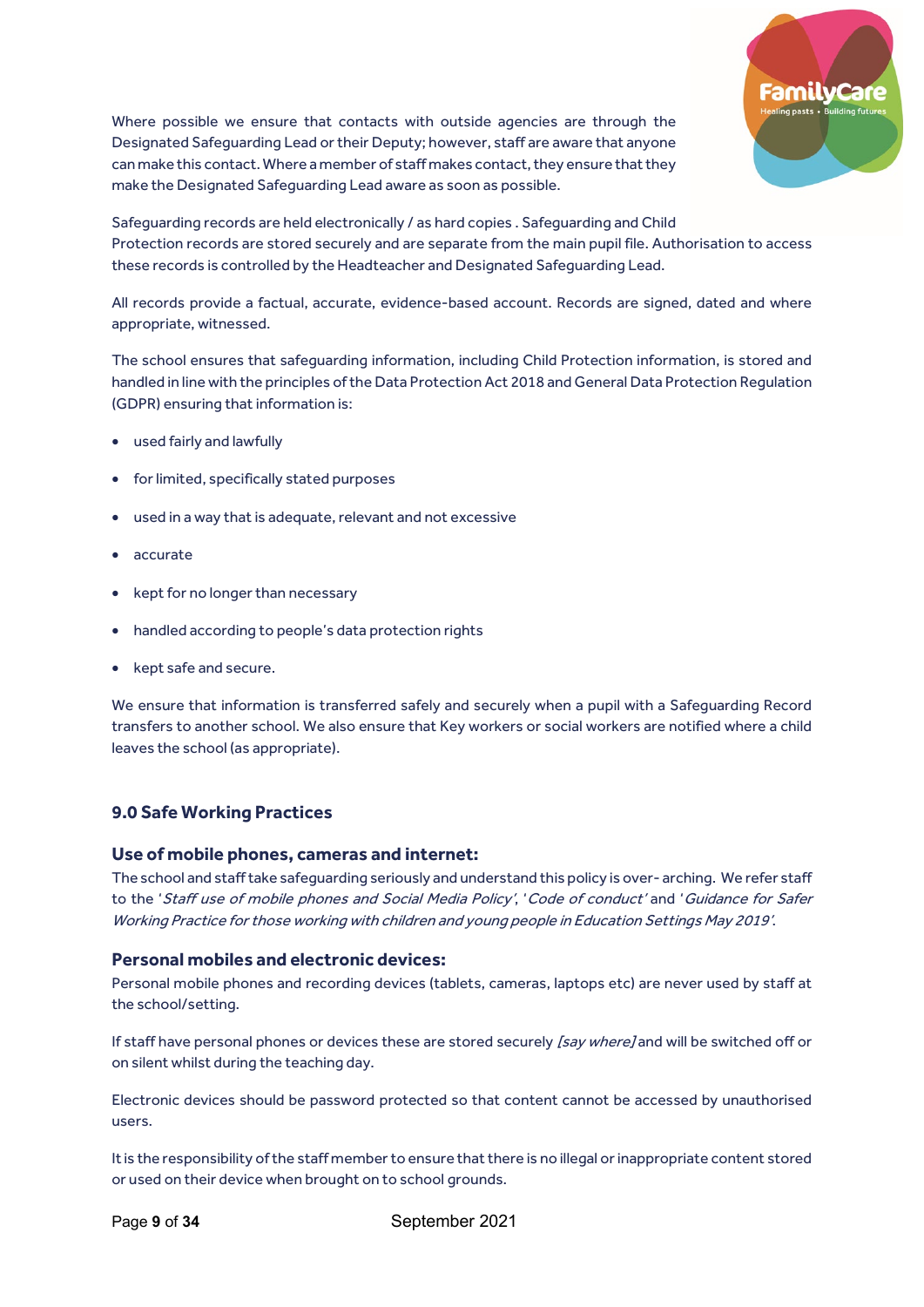

# **School devices:**

School devices remain the property of Eden school and in using them staff will follow the 'Family care Staff use of School devices Policy' Electronic devices should be password protected so that content cannot be accessed by unauthorised users.

## **Cameras, photography and images:**

Eden School will obtain parents' and carers' *written consent* for photographs to be taken or published (for example, on our website or in newspapers or publications).

Staff will ensure the Eden School designated camera or recording devices (tablets, cameras, laptops etc) are used when capturing evidence of work undertaken.

# **Online safety:**

On school equipment we ensure that appropriate filters and appropriate monitoring systems are in place.

## **Working off school premises:**

Where staff take school computer/digital equipment / or records in paper form, off school site, they do so with the view that they abide by the Family care electronic device policy.

Staff are reminded that information, both in paper or electric form, is sensitive and protected under data protection and GDPR and should be safe and securely stored off the premises and during transport.

## **10.0 Allegations against staff**

Support and advice are sought from Children's Services or the Local Area Designated Officer (LADO), and our Personnel/Human Resources advisor whenever necessary.

At Eden School we recognise the possibility that adults working in the school; including directly employed staff, volunteers, and supply teachers, may harm children; that they may have

- behaved in a way that has harmed a child, or may have harmed a child
- committed a criminal offence against or related to a child
- behaved towards a child or children in a way that indicates he or she may pose a risk of harm to children
- behaved or may have behaved in a way that indicates they may not be suitable to work with children.

These can include incidents outside of school which do not involve children but could have an impact on their suitability to work with children

Any concerns of this nature, about the conduct of other adults, should be taken to the Headteacher without delay or, where that is a concern about the Headteacher, to the Chair of Governors and the LADO.

Staff are aware that this must be done on the same working day.

The school will not internally investigate until instructed by the LADO.

We make all staff aware of their duty to raise concerns. Where a staff member feels unable to raise an issue or feels that their genuine concerns are not being addressed, other whistleblowing channels may be open to them. They have been made aware of those other channels of support contacts on the notice board.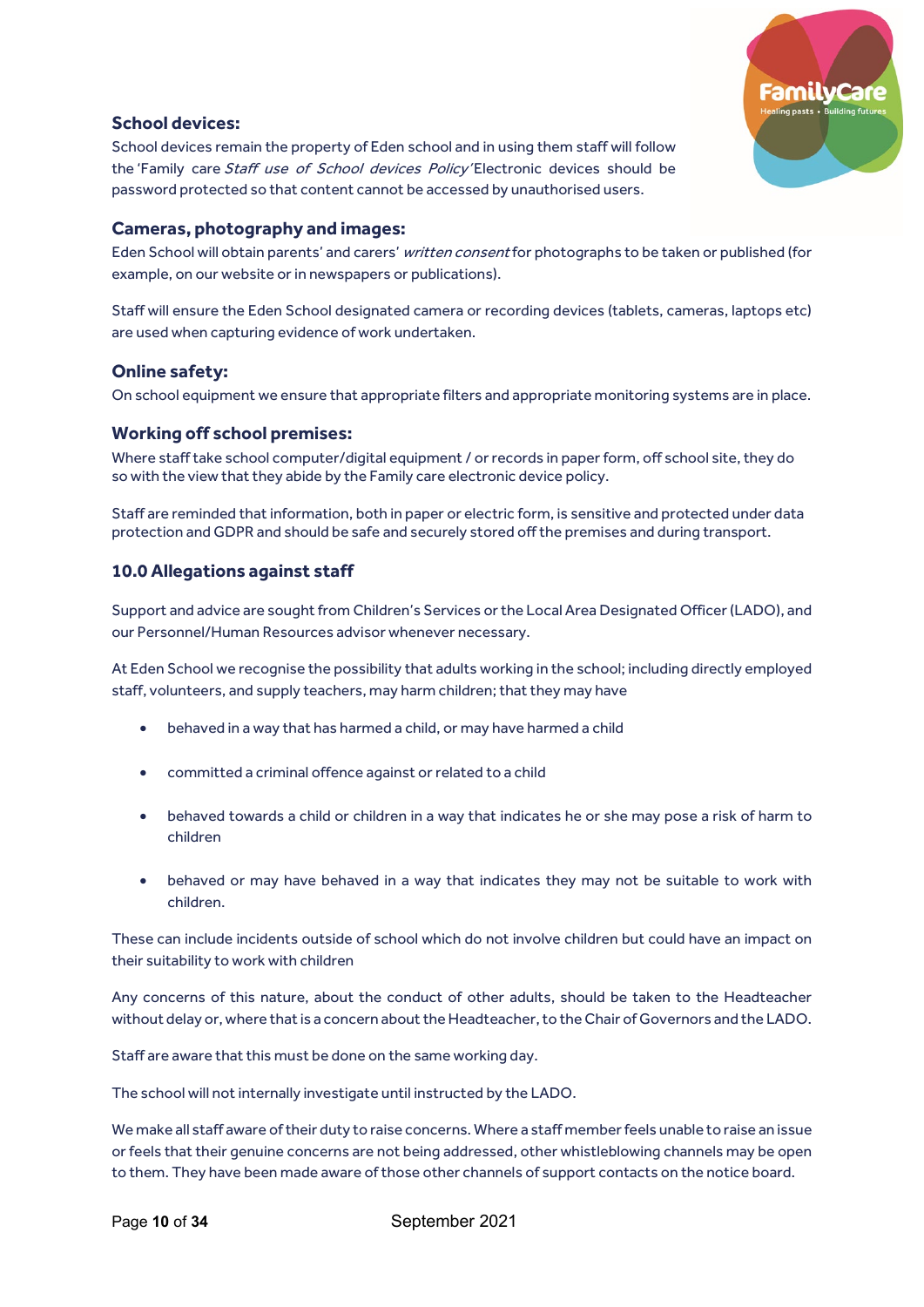

As part of our whole school approach to safeguarding we promote an open and transparent culture in which all concerns about adults working in or on behalf of the School (including supply teachers, volunteers and contractors) are dealt with promptly and appropriately. This includes allegations which do not meet the harms threshold.

# **11.0 Safer Recruitment**

The school pays full regard to DfE guidance 'Keeping Children Safe in Education' 2021 and with reference to the 'Position of Trust' offence (Sexual Offences Act 2003). We ensure that all appropriate measures are applied in relation to everyone who works in the school who is likely to be perceived by the children as a safe and trustworthy adult. We do this by:

- Operating safe recruitment practices; including highlighting the importance we place on safeguarding children in our recruitment adverts and interview questions, appropriate Disclosure and Barring Service (DBS) and reference checks, verifying identity, academic and vocational qualifications, obtaining practitioner references, checking previous employment history and ensuring that a candidate has the health and physical capacity for the job. It also includes undertaking interviews and checking the Children's List and right to work in England checks in accordance with DBS and Department for Education procedures
- Ensuring that staff and volunteers adhere to a published code of conduct and other professional standards at all times, including after school activities. Staff are aware of social media/ on-line conduct
- Ensuring that all staff and other adults on site are aware of the need for maintaining appropriate and professional boundaries in their relationship with pupils and parents, following our Code of Conduct
- Requiring all staff to disclose any convictions, cautions, court orders, reprimands and warnings that may affect their suitability to work with children (whether received before or during their employment at the setting). Disqualification under the Child Care Act 2006 (amended following the 2018 Regulations)
- Maintaining an accurate, complete, up to date Single Central Record

# **12.0 Staff training and updates:**

In our school there is a commitment to the continuous development of all staff, regardless of role, with regard to safeguarding training:

All staff undertake Cheshire East Safeguarding Children Partnership (CESCP) 'endorsed' Basic Awareness in Safeguarding and Child Protection training within the first term of their employment/placement. This training is refreshed every 3 years; to enable them to understand and fulfil their safeguarding responsibilities effectively.

All staff receive safeguarding and child protection updates (for example, via email, e-bulletins and staff meetings), as required, but at least annually, to provide them with the relevant skills and knowledge to safeguard children effectively.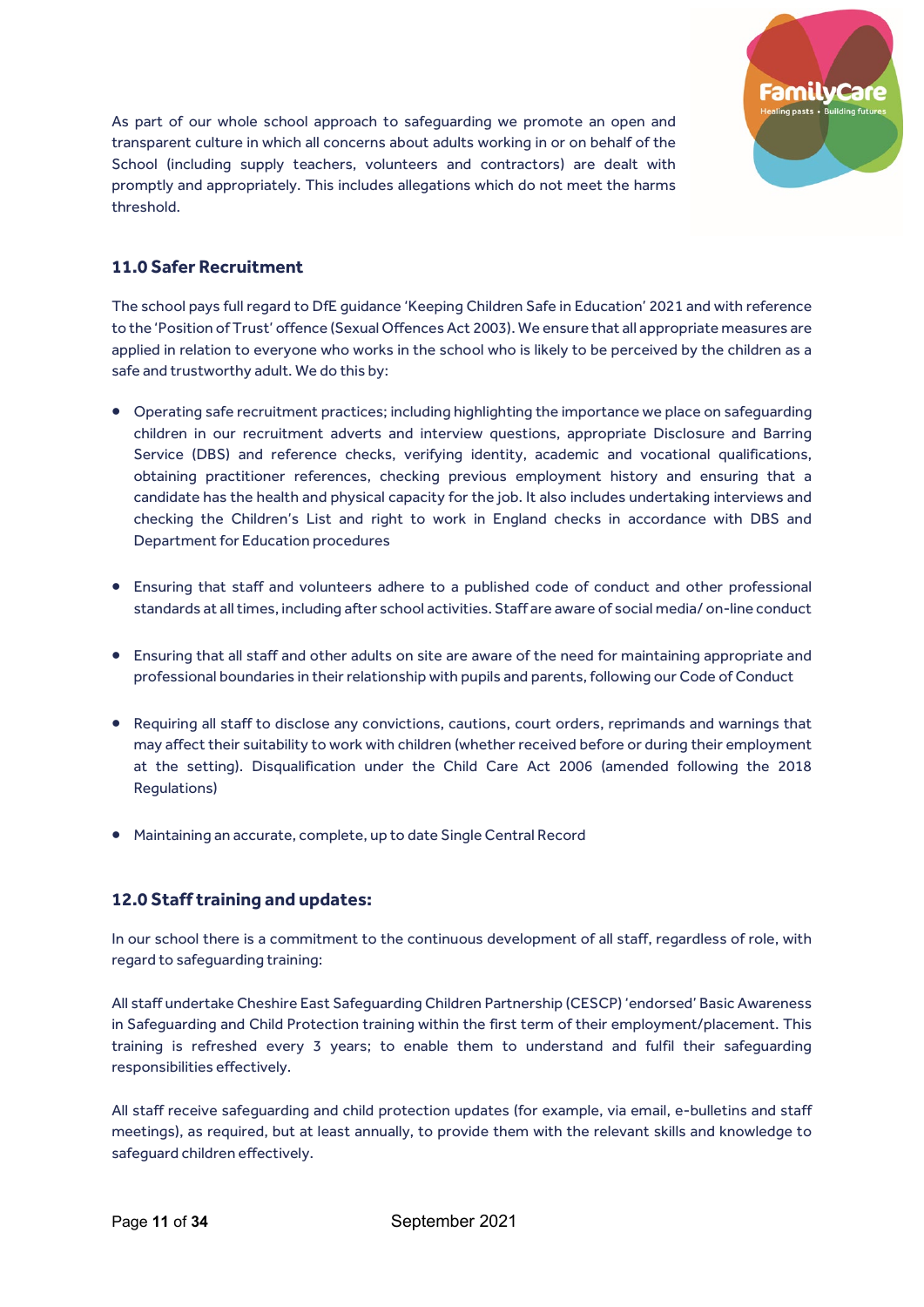

The Designated Lead and any Deputy have completed specific training such as Designated Safeguarding Lead Training to carry out the duties of the role, and attend (CESCP) multi agency Safeguarding and Child Protection training on an annual basis.

The Designated Safeguarding Lead, and/or Deputy attend the Designated Safeguarding Leads Meetings held each term coordinated by the SCiES Team, therefore enabling them to remain up to date with Safeguarding practices and be aware of any emerging concerns/themes within Cheshire East.

The school acknowledges serious case review findings and shares lessons learned with all staff to ensure no child falls through the gaps.

# **13.0 Cared for children (Looked after children) and previously cared for children**

In Eden School we ensure that staff have the skills, knowledge and understanding necessary to keep Cared for Children safe as we are aware that children often become cared for as a result of abuse and/or neglect. We have identified a designated teacher for our Cared for Children; this person works closely with the Virtual school.

## **14.0 Children with special needs and disabilities**

We ensure that staff have knowledge and understanding of the additional barriers which can exist when recognising abuse and neglect in children with special needs/disabilities.

These barriers can include:

- assumptions that indicators of possible abuse such as behaviour, mood and injury relate to the child's disability without further exploration
- children with SEN and disabilities being disproportionally impacted by things like bullying without outwardly showing any signs
- **•** communication barriers and difficulties in overcoming these barriers

We aim to build the necessary skills in staff so that they can safeguard and respond to the specific needs of this group of children.

## **15.0 The use of 'reasonable force'**

There are circumstances when it is appropriate for staff in schools and colleges to use reasonable force to safeguard children. The term 'reasonable force' covers the broad range of actions used by staff that involve a degree of physical contact to control or restrain children. This can range from guiding a child to safety by the arm, to more extreme circumstances such as breaking up a fight or where a young person needs to be restrained to prevent violence or injury. 'Reasonable' in these circumstances means 'using no more force than is needed'.

We have a key emphasis on de-escalation and only use physical touch to prevent a child or others being harmed. If we do this is for the shortest time necessary.

Where it has been necessary to use physical intervention, we ensure the following:

- The child's wellbeing after the event is monitored and supported
- parents are fully briefed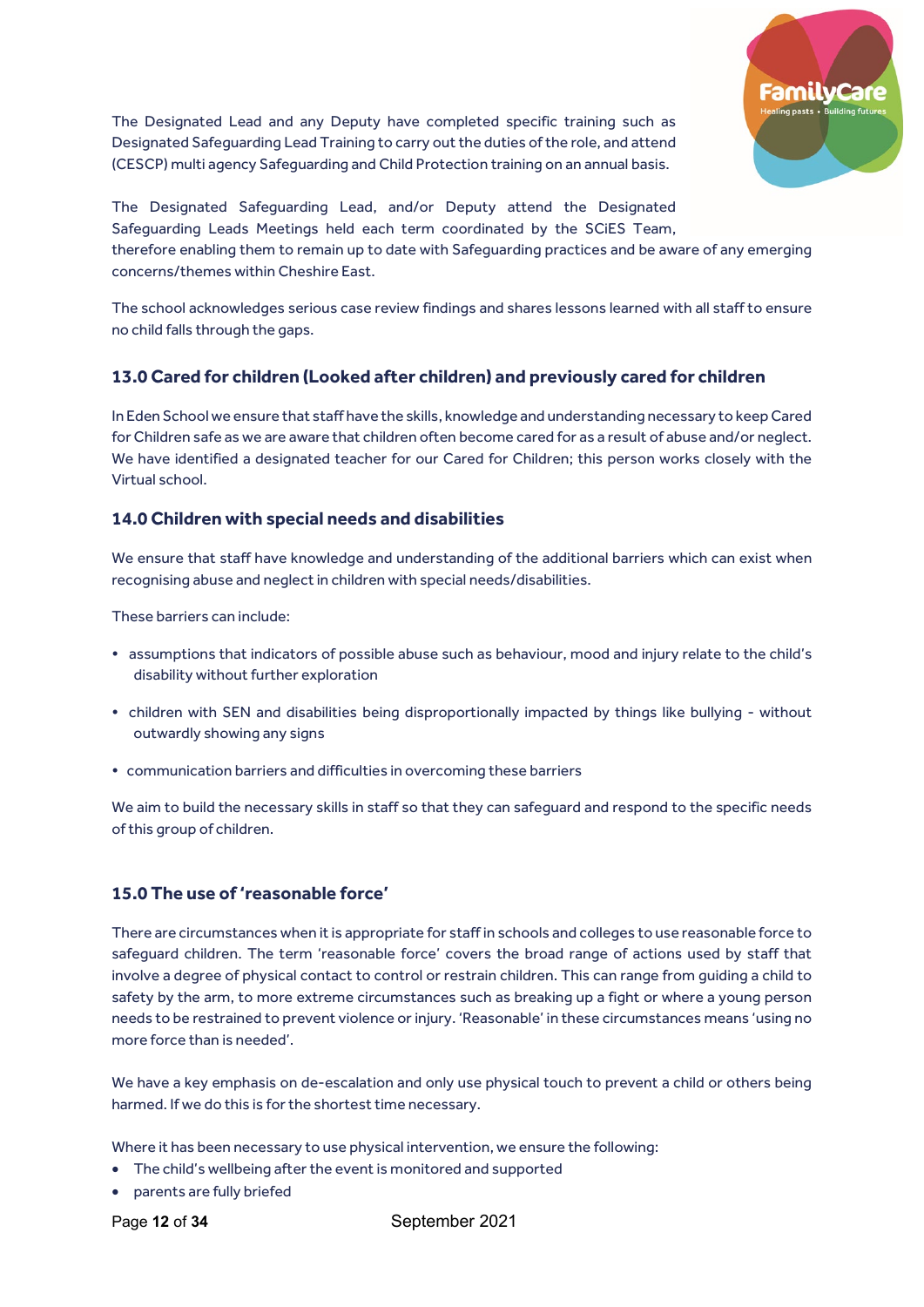

- the incident is fully recorded including antecedents, de-escalation attempted, and holds used.
- an individual plan is agreed and recorded so that it is clear what will happen should a similar situation arise in the future
- any incident involving the restraint of a child is always reported to an identified senior manager

All staff at Eden are trained in 'Team teach' and can safety use physical intervention but only in its least restrictive form after other options are exhausted.

# **16.0 Private Fostering**

We recognise that our school has a mandatory duty to report to the local authority when we become aware of, or suspect that, a child is subject to a private fostering arrangement. To aid our awareness we ensure that we establish parental responsibility for every child; we take steps to verify the relationship of the adults to the child when we register them.

A private fostering arrangement is one that is made privately (without the involvement of a local authority) for the care of a child under the age of 16 years (under 18, if disabled) by someone other than a parent or close relative, in their own home, with the intention that it should last for 28 days or more.

A close family relative is defined as a 'grandparent, brother, sister, uncle or aunt' and includes half-siblings and step-parents; it does not include great-aunts or uncles, great grandparents or cousins.

Parents and private foster carers both have a legal duty to inform the relevant local authority at least six weeks before the arrangement is due to start; not to do so is a criminal offence.

Whilst most privately fostered children are appropriately supported and looked after, we recognise that they are a potentially vulnerable group who should be monitored by the local authority, particularly when the child has come from another country. In some cases, privately fostered children are affected by abuse and neglect, or are involved in trafficking, child sexual exploitation or modern-day slavery.

Where a member of staff becomes aware of private fostering arrangements, they are aware that they need to notify the Designated Safeguarding Lead. The Designated Safeguarding Lead will then speak to the family of the child involved to check that they are aware of their duty to inform Cheshire East. The school would also inform Cheshire East of the private fostering arrangements.

# **17.0 Children Missing out on Education and Missing from Education**

Under Section 175 of the Education Act 2002 we have a duty to investigate any unexplained absences especially as a child going missing from education is a potential indicator of abuse or neglect.

At Eden Schoolwe follow Cheshire East's procedures for dealing with children that go missing from lessons and/or school. All staff are aware that children going missing, particularly repeatedly, can act as a vital warning sign of a range of safeguarding possibilities. This may include abuse and neglect, which may include sexual abuse or exploitation and child criminal exploitation. It may indicate mental health problems, risk of substance abuse, risk of travelling to conflict zones, risk of female genital mutilation or risk of forced marriage.

We also ensure that we are rigorous in our attendance procedures; these are outlined in our attendance policy. Where a child's destination is unknown when they have left our school, we ensure we carry out all necessary checks and refer them as Children Missing Education (CME), using th[e appropriate](https://www.cheshireeast.gov.uk/schools/school-attendance/children-missing-education.aspx) notification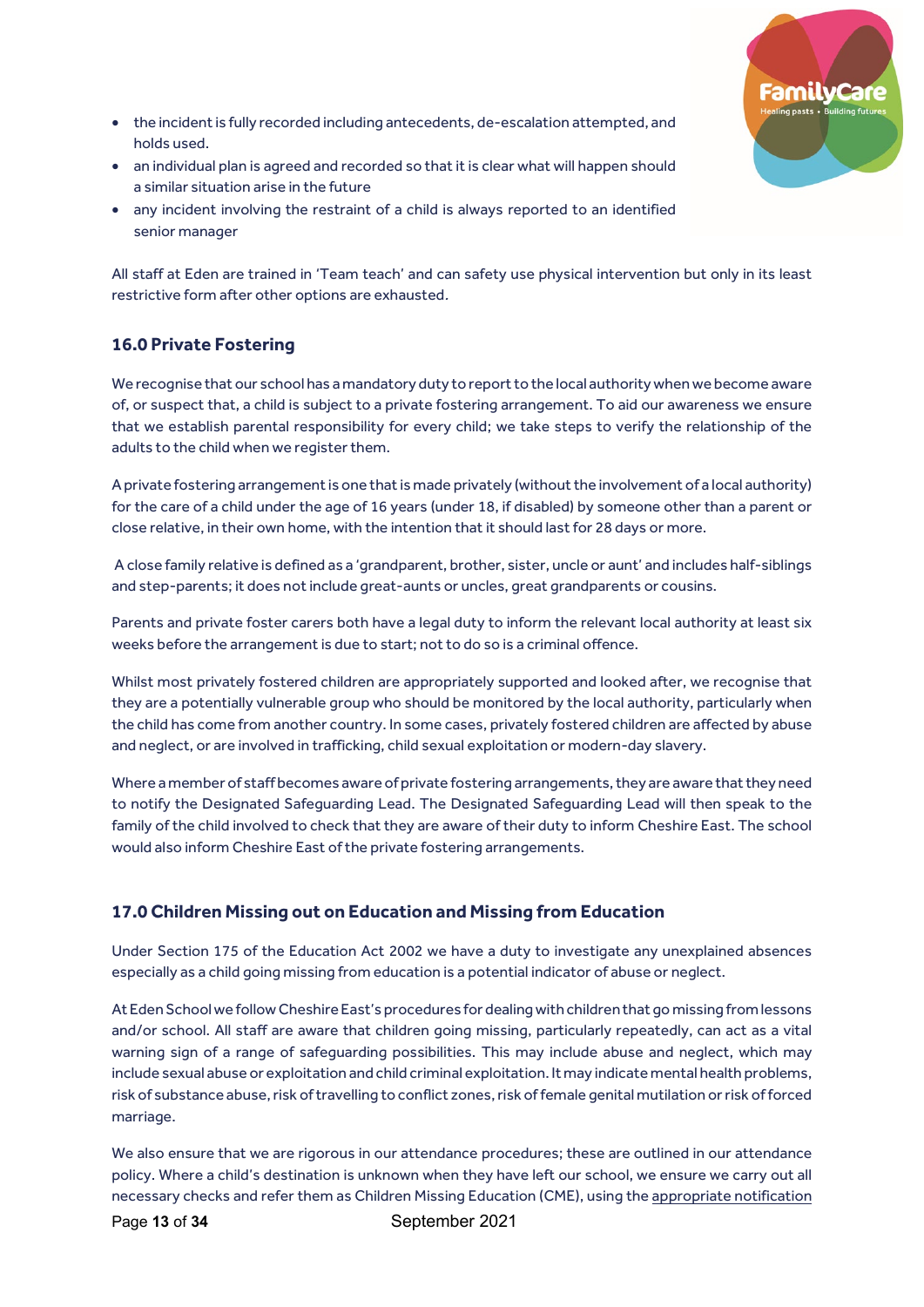

[form](https://www.cheshireeast.gov.uk/schools/school-attendance/children-missing-education.aspx) the Cheshire East website, so that they can be followed up on. Staff are aware of the trafficking of children and the importance of rigour around our attendance procedures to reduce this as a threat to our children's safety.

# **18.0 Children who need a social worker (Child in Need and Child Protection Plans)**

Children may need a social worker due to safeguarding or welfare needs. Children may need this help due to abuse, neglect and complex family circumstances. A child's experiences of adversity and trauma can leave them vulnerable to further harm, as well as educationally disadvantaged in facing barriers to attendance, learning, behaviour and mental health.

Our Designated Safeguarding Leads will be aware of the fact a child has a social worker and will use this information so that decisions can be made in the best interests of the child's safety, welfare and educational outcomes.

Where children need a social worker, this will inform decisions about safeguarding (for example, responding to unauthorised absence or missing education where there are known safeguarding risks) and about promoting welfare (for example, considering the provision of pastoral and/or academic support, alongside action by statutory services).

# **19.0 Children requiring mental health support**

We recognise that schools have an important role to play in supporting the mental health and wellbeing of their pupils.

We acknowledge that mental health problems can, in some cases, be an indicator that a child has suffered or is at risk of suffering abuse, neglect or exploitation.

We ensure we have specific training and clear systems and processes in place for identifying possible mental health problems, including routes to escalate and clear referral and accountability systems. We have our own Educational Psychologist within family care.

# **20.0 Educational Outcomes**

Our Designated Safeguarding Lead ensures that staff know the children who have experienced or are experiencing welfare, safeguarding and child protection issues so that, as relevant, we know who these children are, understand their academic progress and attainment; this means that we are able to make necessary adjustments to help these children to achieve. In this way we maintain a culture of high aspirations for this cohort.This includes children with a social worker and those previously known to social care; we ensure that teachers are made aware of those children in this category.

# **21.0 Specific safeguarding issues**

All staff have an awareness of safeguarding issues. They are aware that these safeguarding issues may not directly involve the child in our school but could be happening to their siblings or parents. They are also aware that some issues could be happening in the lives of staff members.

Staff are supported in accessing and completing the relevant screening tools.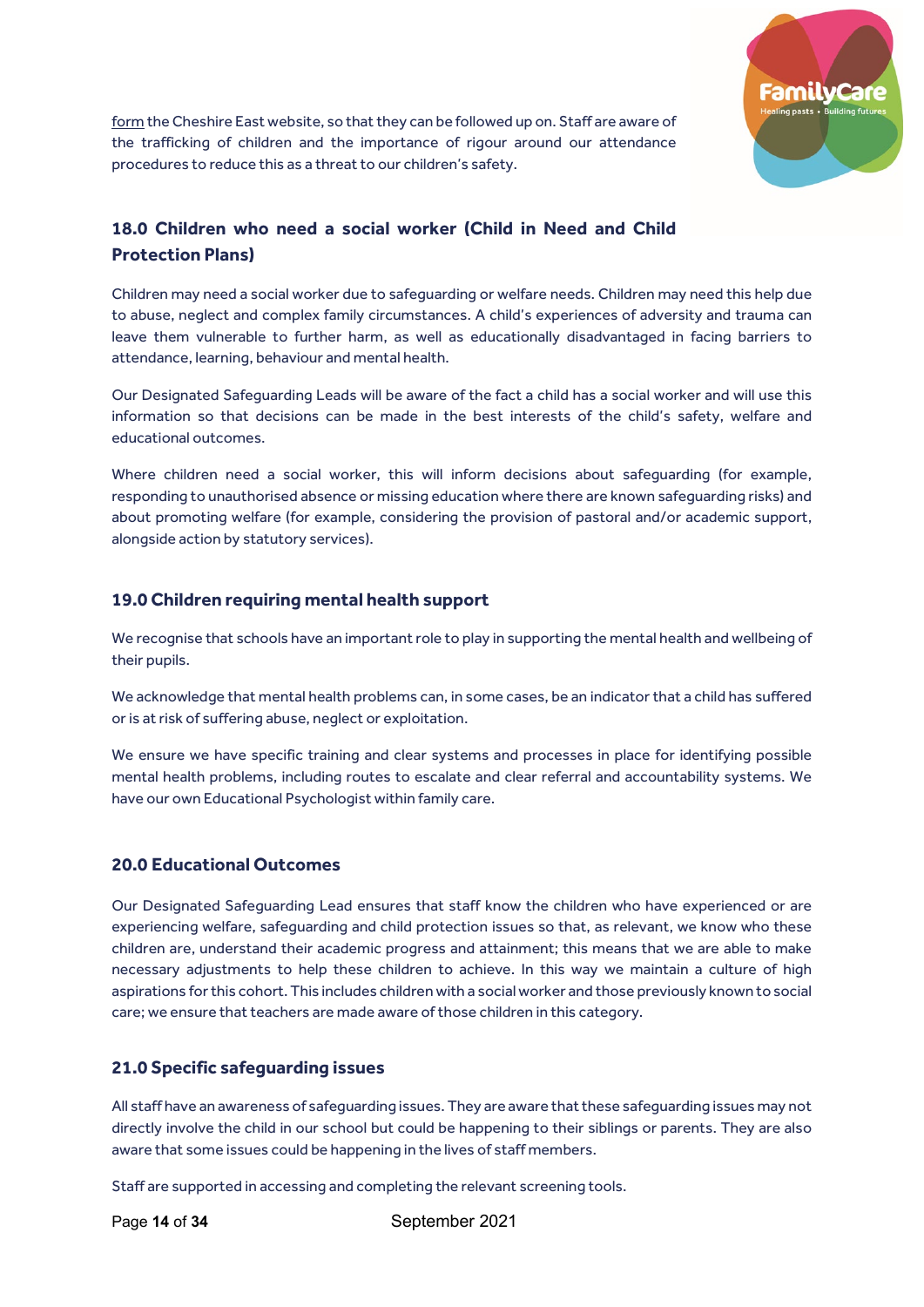

As a listening school staff would pick up on these issues and would know how to identify and respond to:

- Physical Abuse
- Sexual Abuse including sexual violence and sexual harassment
- Emotional
- Neglect
- Drug/substance/alcohol misuse (both pupil and parent)
- Child sexual exploitation / trafficked children
- Criminal Exploitation including county lines and serious violence
- Extremism and Radicalisation
- Children missing education
- Domestic abuse
- Peer relationship abuse/Teenage Relationship Abuse
- Peer on Peer abuse
- Risky behaviours
- Problematic and Harmful Sexual Behaviour
- Sexual health needs
- Obesity/malnutrition
- Online grooming
- Inappropriate behaviour of staff towards children
- Bullying, including homophobic, racist, gender and disability. Breaches of the Equality Act 2010
- Mental health issues including Self-Harm
- Honour based abuse including Female Genital Mutilation, Breast Ironing, Forced Marriage
- Unaccompanied asylum-seeking children
- Child Trafficking
- Modern Day Slavery

Staff are aware that behaviours linked to issues such as drug taking, alcohol abuse, domestic abuse, deliberately missing education and sharing nudes or semi-nudes put children in danger.

# **An overview of specific safeguarding issues and our response are provided within appendix 6.**

# **21.0 Governor Responsibilities**

Governing bodies and proprietors should ensure they facilitate a whole school or college approach to safeguarding. This means ensuring safeguarding and child protection are at the forefront and underpin all relevant aspects of process and policy development. Ultimately, all systems, processes and policies should operate with the best interests of the child at their heart. (KCSiE 2021)

The Governing Board fully recognises its responsibilities with regard to Safeguarding and promoting the welfare of children in accordance with Government guidance.

The Governing Board have agreed processes which allow them to monitor and ensure that the school:

- Has robust Safeguarding procedures in place
- Operates safe recruitment procedures and carries out appropriate checks on new staff and adults working on the school site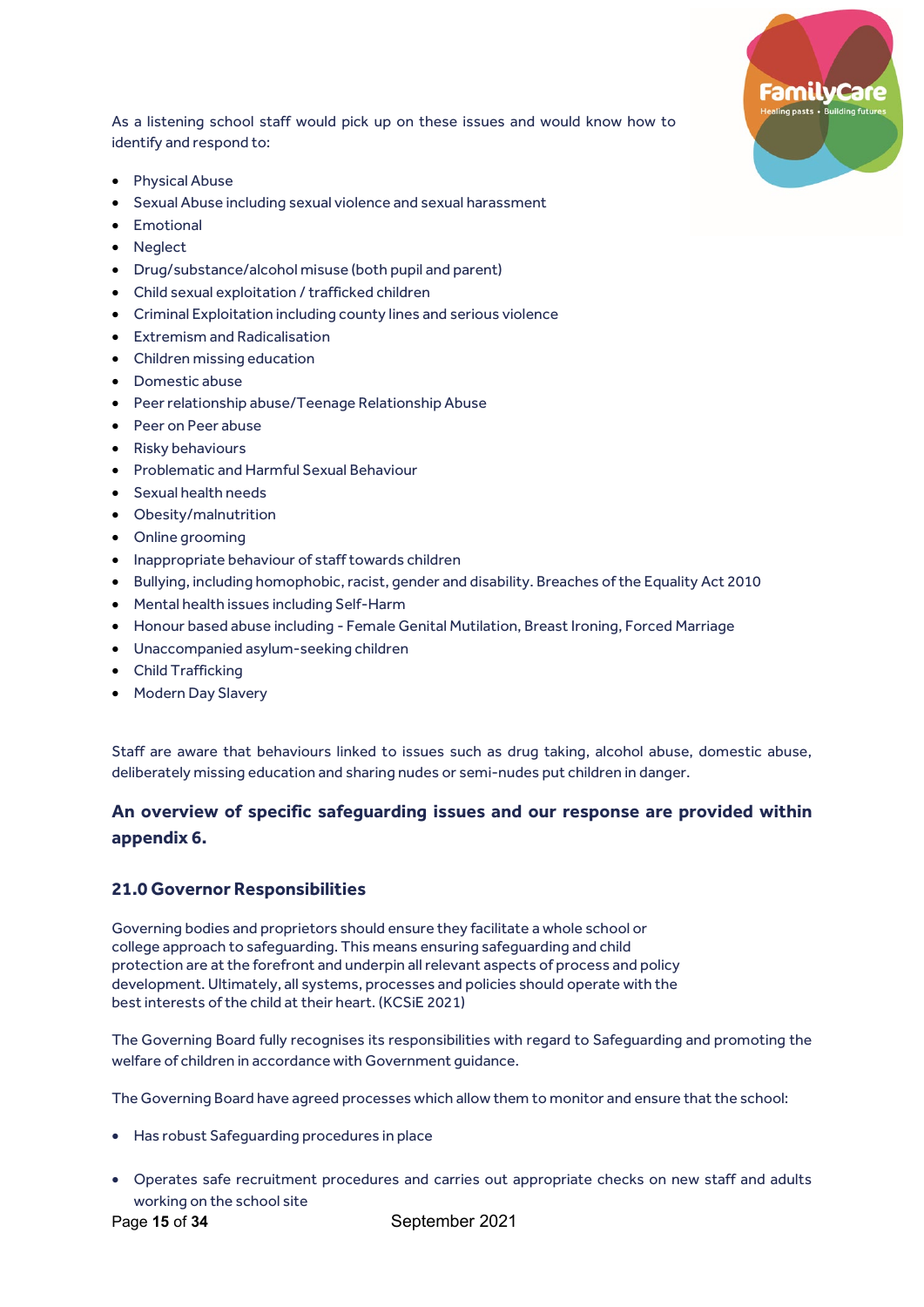

- Has procedures for dealing with allegations of abuse against any member of staff or adult on site
- Has a member of the Leadership Team who is designated to take lead responsibility for dealing with Safeguarding and Child Protection issues
- Takes steps to remedy any deficiencies or weaknesses regarding Safeguarding arrangements
- Is supported by the Governing Board nominating a member responsible for liaising with the LA and/or partner agencies in the event of allegations of abuse against the Headteacher; this is the Chair
- Carries out an annual review of the Safeguarding policy and procedures
- Carries out an annual Safeguarding Audit (Section 175 audit) in consultation with the Governing Board, sharing this with the CESCP on request.

# **Finally:**

Staff in Eden School take the safeguarding of each child very seriously. This means that, should they have any concerns of a safeguarding nature, they are expected to report, record and take the necessary steps to ensure that the child is safe and protected. This is never an easy action, nor one taken lightly. They are aware that it can lead to challenge from parents/carers, but at all times staff have the child at the heart of all their decisions and act in their best interests.

Further information on our safeguarding and related policy documents and procedures is available on request from the Headteacher or Designated Safeguarding Lead.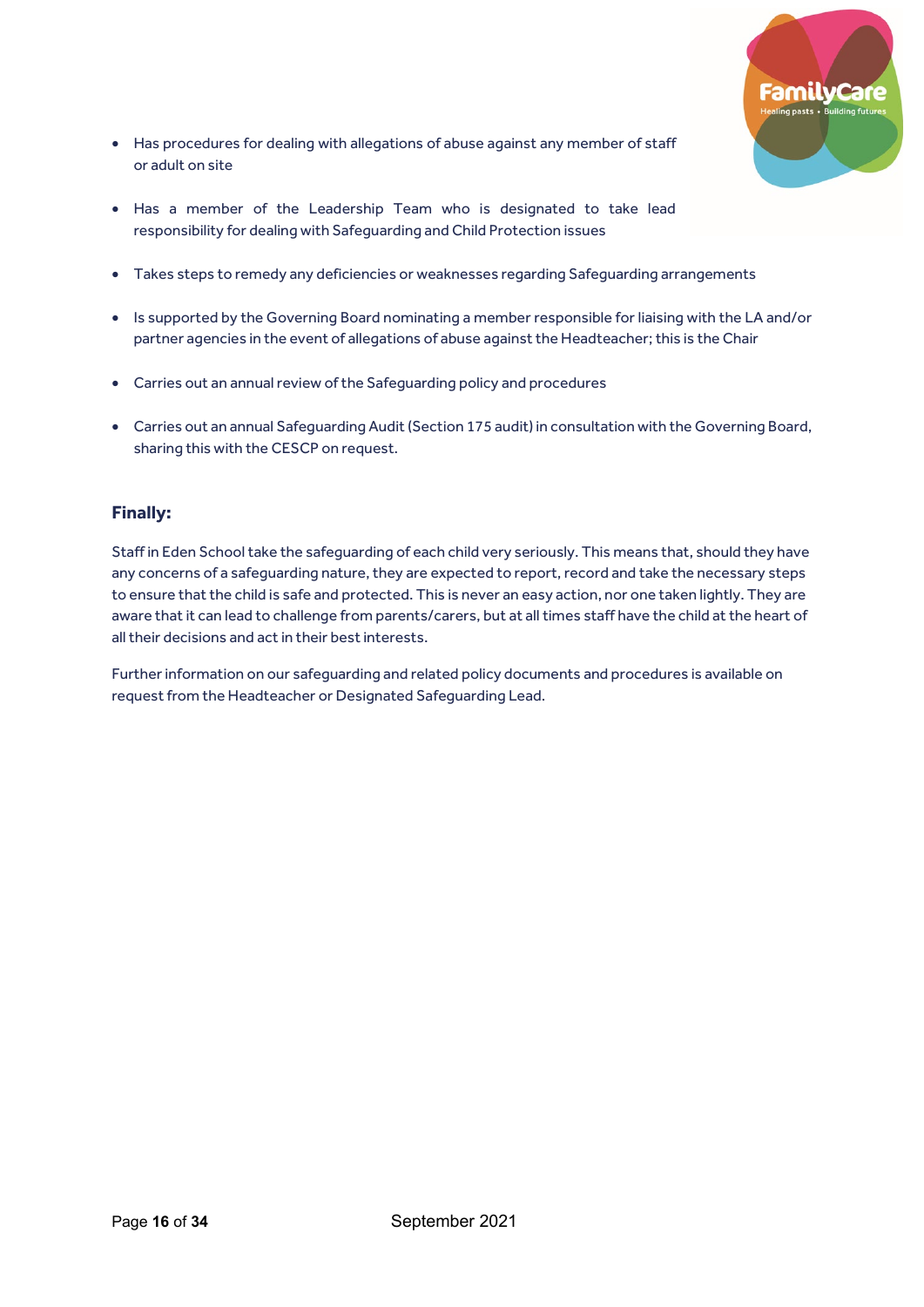# **STAYING SAFE AT EDEN SCHOOLamilycare**



# **KEY CONTACTS IN OUR SCHOOL:**

- ·Designated Safeguarding Lead: **NIGEL EVANS**
- ·Deputy DSL: **JEN LAMIDEY**
- ·Chair of Governors: **ANDREW O'RIELLY**
- ·Mental Health Lead: **CARMELA ROWBOTHAM**

**OUR LOCAL CONTACT NUMBERS ARE:**

- Cheshire East Consultation Service (CHECS):
	- 0300 123 5012 (option 3)
- •Emergency Duty Team (Out of Hours): 0300 123 5022
- · Safeguarding of Children Concerns (Children living in other authorities): **(INSERT DETAILS OF RELEVANT AUTHORITY CONTACT NUMBERS)**
- · Local Authority Designated Officer (LADO): 01270 685904 / 01606 288931
- · Prevent referrals: [Prevent Referral Process](http://www.stopadultabuse.org.uk/professionals/preventchannel-referral-process.aspx)
- · Police: 999 (Emergency) / 101 (Non-emergency)
- · Mental Health Helpline: 0300 303 3972
- · Adult Safeguarding: 0300 123 5010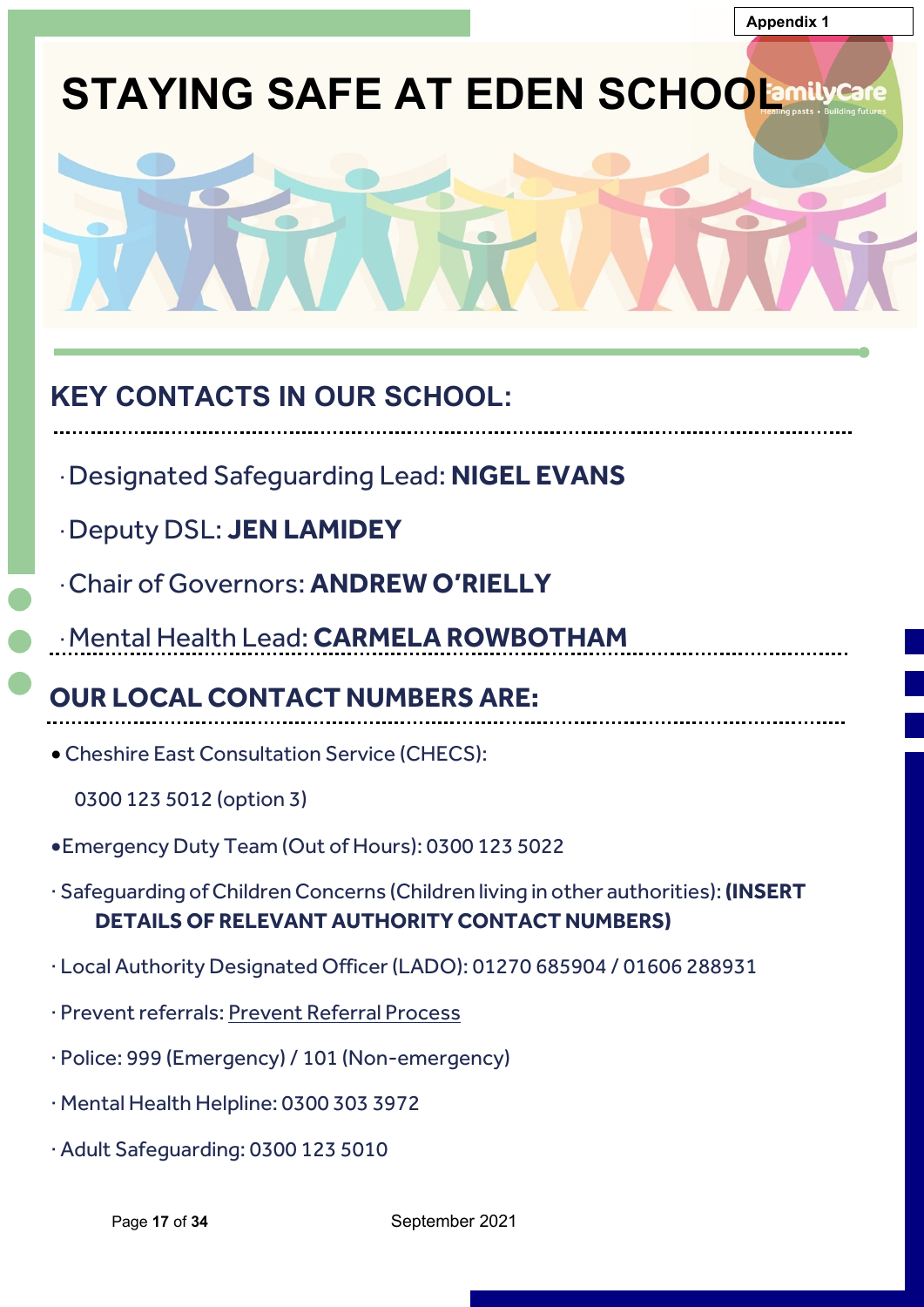#### **Appendix 2**



## **Universal**

Children whose needs are being adequately met by their family, friends and community and who are accessing universal services. (e.g. health, GP, schools)

• **Response**: - Continue meeting child's needs as a universal service in a safe environment. Universal services will remain at all levels of need.

#### **Complex**

Children who have a range of additional needs affecting different areas of their life.

- **Response:** Request support from other agencies such as family support, commissioned services Youth Justice Services and the Attendance and Children Out of School Team. Agencies work together to provide a network of support to the child and their family.
- Identify a lead practitioner to co-ordinate support and be primary link with the family.
- Hold a multi-agency meeting and use the Early Help Assessment (EHA) with child and family to assess their needs. Develop and implement an Action Plan and review progress.

## **Targeted**

Children who would benefit from additional help with moderate difficulties in order to make the best of their life chances.

• **Response:** - A practitioner who identifies unmet needs for a child should consider how these needs can best be met, usually by some additional help from within their own agency. The Early Help Assessment (EHA) can help to identify and plan to meet needs and involve others where necessary.

## **Specialist**

Children who need immediate protection or who require integrated support from a statutory service such as CAMHS, Children's Social Care, or Youth Justice Service.

- Children's Social Care lead multi-agency planning and support through a Child-in-Need Plan, Child Protection Procedures, or accommodation by Children's Social Care.
- Youth justice Service lead multi-agency interventions for Court-Ordered Supervision of Young Offenders in the community and in custody.

If at any point you are concerned about the safety of a child or young person, contact Cheshire East Consultation Service (ChECS)

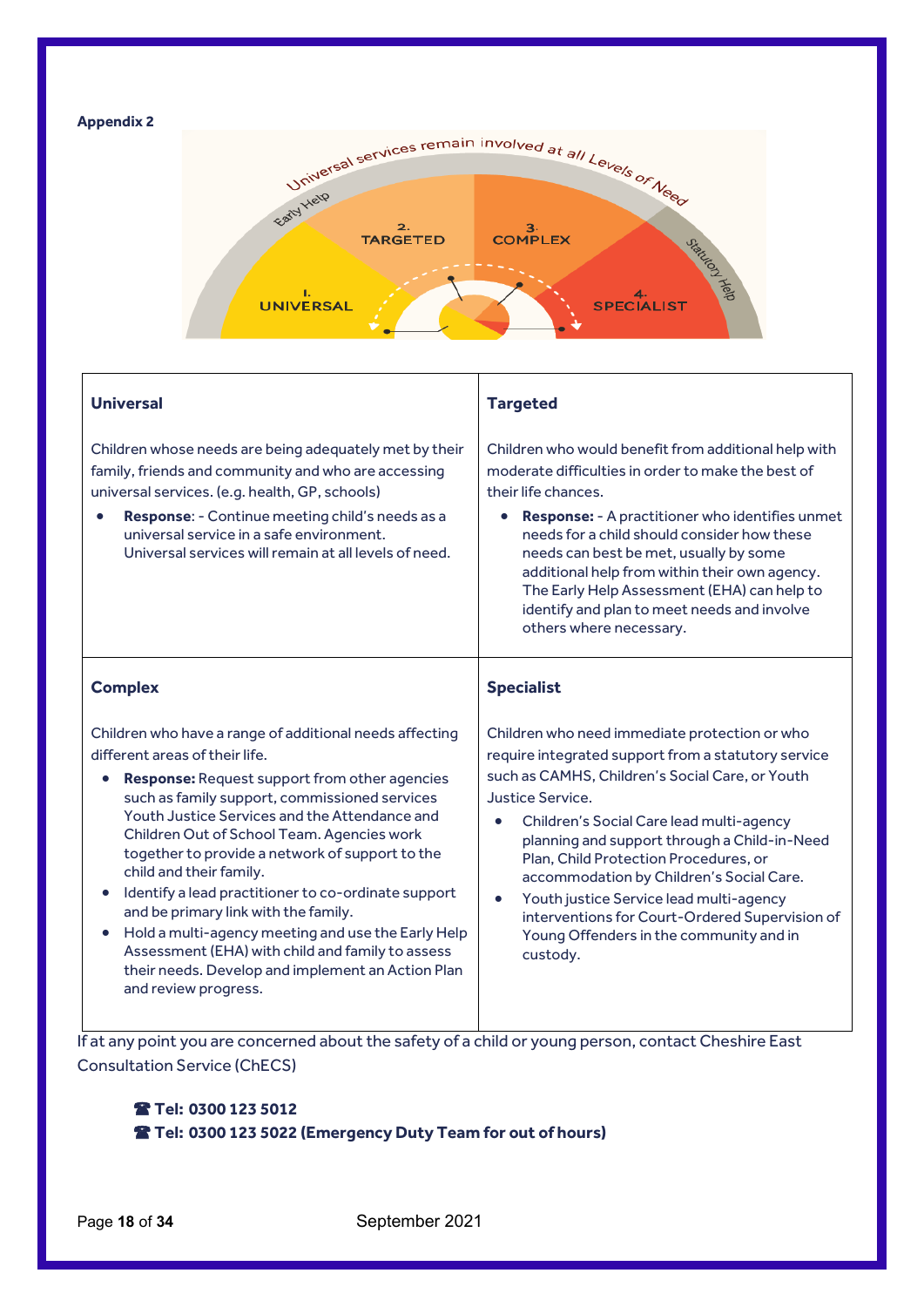# Appendix 3<br>**Appendix 3**<br>**Appendix 3**<br>**Appendix 3**

# Physical

- Bruises, black eyes and broken bones.
- Unexplained or untreated injuries.
- Injuries to unusual body parts e.g. thighs, back, abdomen.
- Bruising that resembles hand/finger marks.
- Burns/scalds.
- Human bites/cigarette burns.
- Injuries that the child cannot explain or explains unconvincingly.
- Injuries in babies and non-mobile children.

# **Sexual**

- Genital discomfort, pain, itching, bruising, injuries.
- Public/compulsive masturbation
- **Eating disorders**
- Sexually explicit behaviour or language not appropriate for their age
- **Sexually Transmitted Infection**
- Sexually explicit drawings
- **Pregnancy**

# **Behaviours**

- Lethargy/tiredness
- Fear of certain adults
- Poor social relationships
- Bullying/anti-social behaviours
- Attendance difficulties
- **Disclosure**
- Self-harm

# **Emotional**

- Physical, mental and emotional development lags
- Talks of excessive punishment
- Fear of parents being contacted
- Sudden speech disorders
- Running away
- Self-deprecation/ low self esteem

# • Marked change in general behaviour

- Low self-esteem
- Extremely passive/aggressive
- Withdrawn/withdrawal from family and friends
- **Sleeping difficulties**
- **Eating disorder**

# **Neglect**

- Child cold/ inappropriately dressed
- Undernourished/always hungry
- Untreated medical problems, e.g. dental decay, headlice, etc
- **Lethargy, tiredness or aggressive tendencies**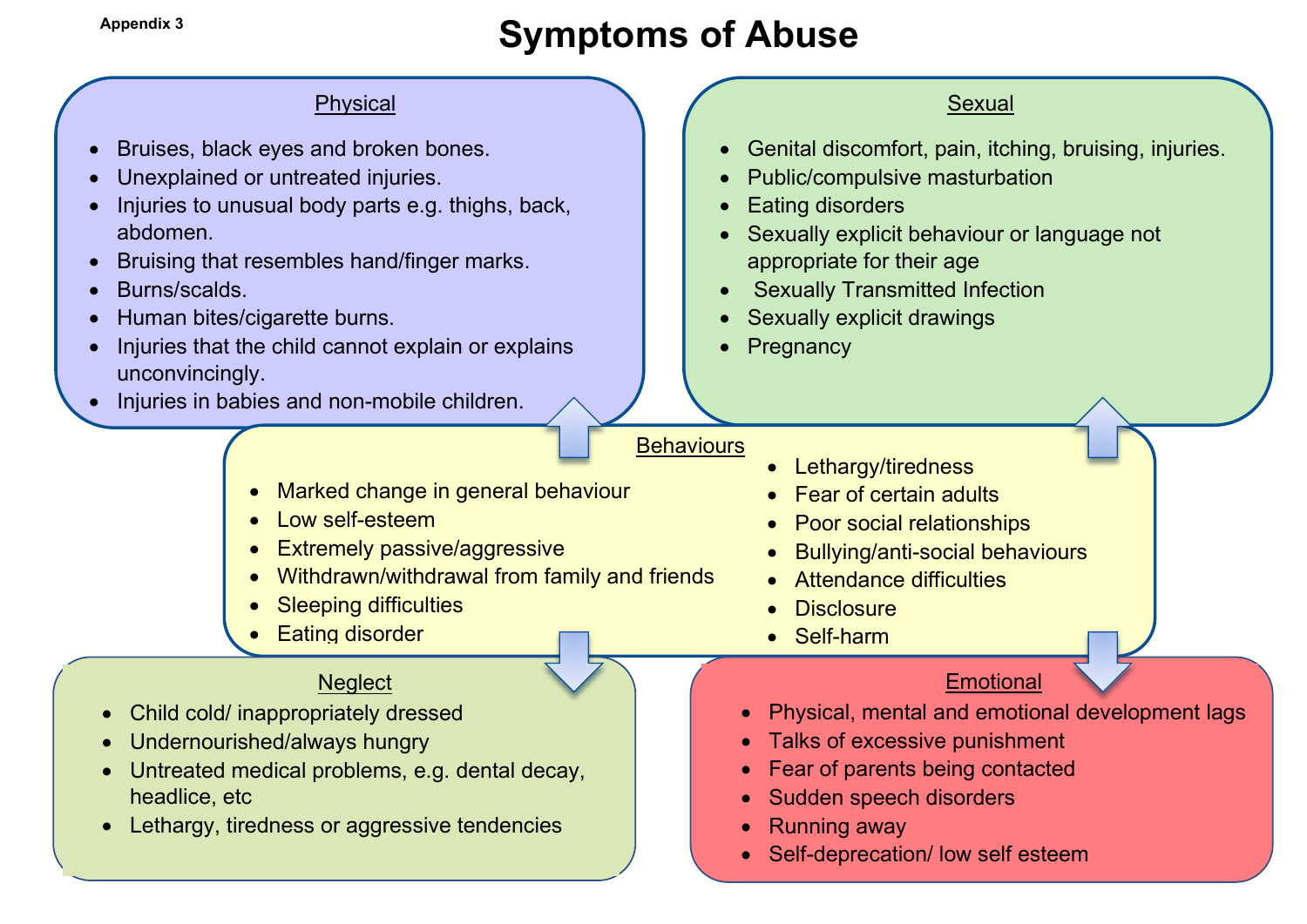## **Appendix 4**

# **Receiving Disclosures:**

# **Receive**

- Listen, try not to look shocked or be judgmental
- Believe what they say, accept what they say and take it seriously
- Don't make them feel bad by saying "you should have told me earlier"
- Don't 'interrogate' them let them tell you, try not to interrupt
- Note the date and time, what was done, who did it, and where it took place
- Don't criticise the perpetrator
- Don't ask leading questions use 'open' questions to clarify only (T.E.D)



# **T**ell me what you mean by that?

**E**xplain that to me **D**escribe that….

# **Reassure**

- Stay calm, tell the child they've done the right thing in telling you
- Reassure them they are not to blame
- Empathise don't tell them how they should be feeling
- Don't promise confidentiality, explain who needs to know
- Explain what you'll do next
- Be honest about what you can do

# **Report and Record**

- Make a brief, accurate, timely and factual record
- Discuss with the Designated Safeguarding Lead (DSL) or their Deputy, without delay
- The DSL will assess the situation and decide on the next steps

## **Things to include:**

- Time and full date of disclosure/incident and the time and full date the record was made
- An accurate record of what was said or seen, using the child's words as appropriate
- Whether it is  $1^{st}$  or  $2^{nd}$  hand information
- Whether the child was seen/spoken to
- Whether information is fact/ professional judgement
- Full names and roles/status of anyone identified in the report
- Sign the record with a legible signature.
- Record actions agreed with/by the Designated Lead (SMART)
- Avoid acronyms/jargon/abbreviations

Action for DSL: Review records regularly; add any new concerns, respond to these immediately and record evidence of actions taken and outcomes.

# **DO NOT PHOTOGRAPH INJURIES OR MARKS EVEN IF REQUESTED TO DO SO**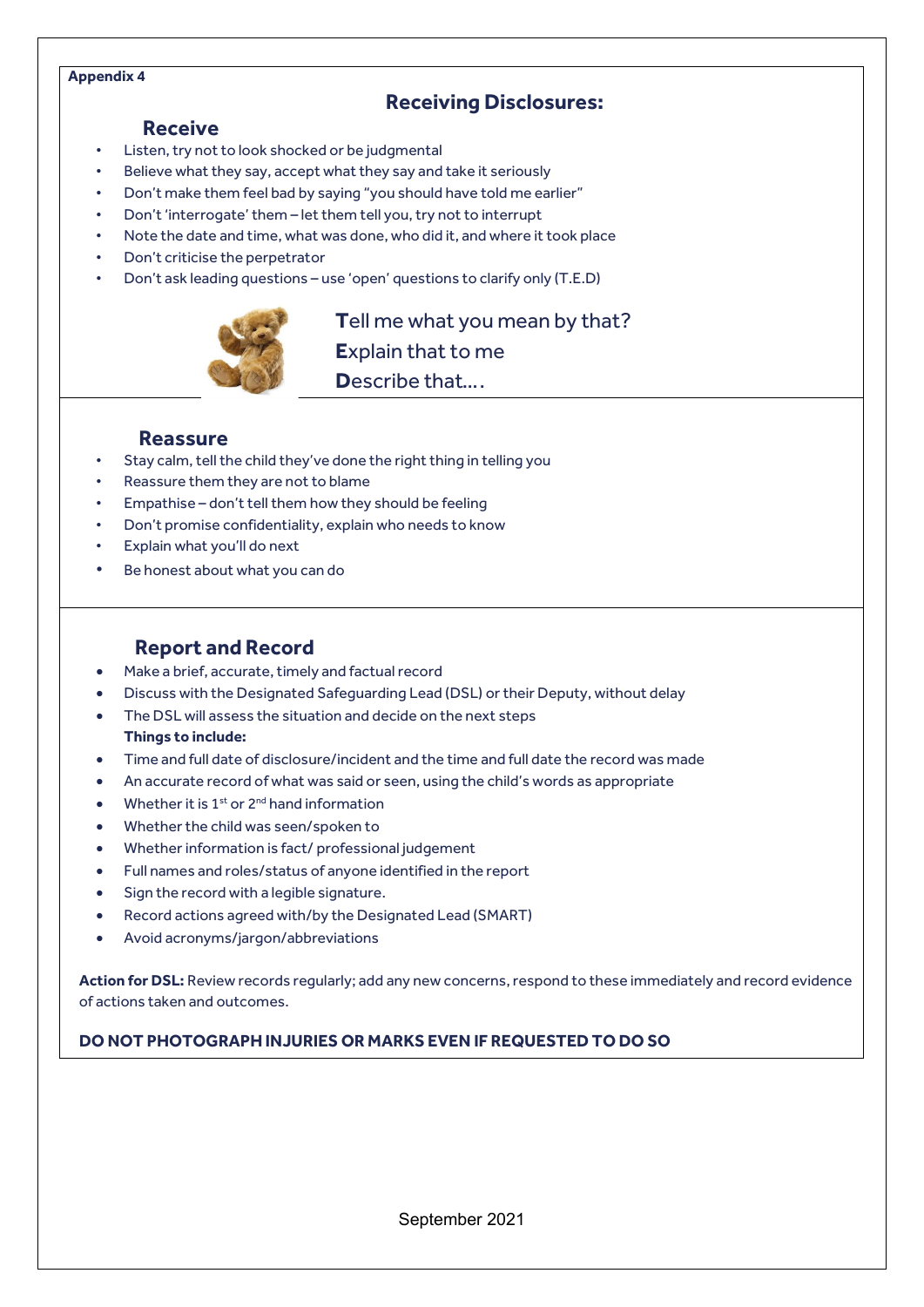## **Appendix 5**

# **Forms of Abuse**

## **Contextual Safeguarding**

## **Including Child Sexual Exploitation (CSE) and Child Criminal Exploitation (CCE) and County Lines**

Both CSE and CCE are forms of abuse that occur where an individual or group takes advantage of an imbalance in power to coerce, manipulate or deceive a child into taking part in sexual or criminal activity, in exchange for something the victim needs or wants, and/or for the financial advantage or increased status of the perpetrator or facilitator and/or through violence or the threat of violence.

CSE and CCE can affect children, both male and female and can include children who have been moved (commonly referred to as trafficking) for the purpose of exploitation.

We know that different forms of harm often overlap, and that perpetrators may subject children and young people to multiple forms of abuse, such as criminal exploitation (including county lines) and sexual exploitation. In some cases, the exploitation or abuse will be in exchange for something the victim needs or wants (for example, money, gifts or affection), and/or will be to the financial benefit or other advantage, such as increased status, of the perpetrator or facilitator.

Children can be exploited by adult males or females, as individuals or in groups. They may also be exploited by other children, who themselves may be experiencing exploitation – where this is the case, it is important that the child perpetrator is also recognised as a victim.

Whilst the age of the child may be a contributing factor for an imbalance of power, there are a range of other factors that could make a child more vulnerable to exploitation, including,

- sexual identity
- cognitive ability
- learning difficulties
- communication ability
- physical strength
- status
- access to economic or other resources

Some of the following can be indicators of both child criminal and sexual exploitation where children:

- appear with unexplained gifts, money or new possessions
- associate with other children involved in exploitation
- suffer from changes in emotional well-being
- misuse drugs and alcohol
- go missing for periods of time or regularly come home late
- regularly miss school or education or do not take part in education

Children who have been exploited will need additional support to help maintain them in education.

## **Child Criminal Exploitation (CCE)**

Some specific forms of CCE can include children

- being forced or manipulated into transporting drugs or money through county lines,
- working in cannabis factories,
- shoplifting or pickpocketing.
- They can also be forced or manipulated into committing vehicle crime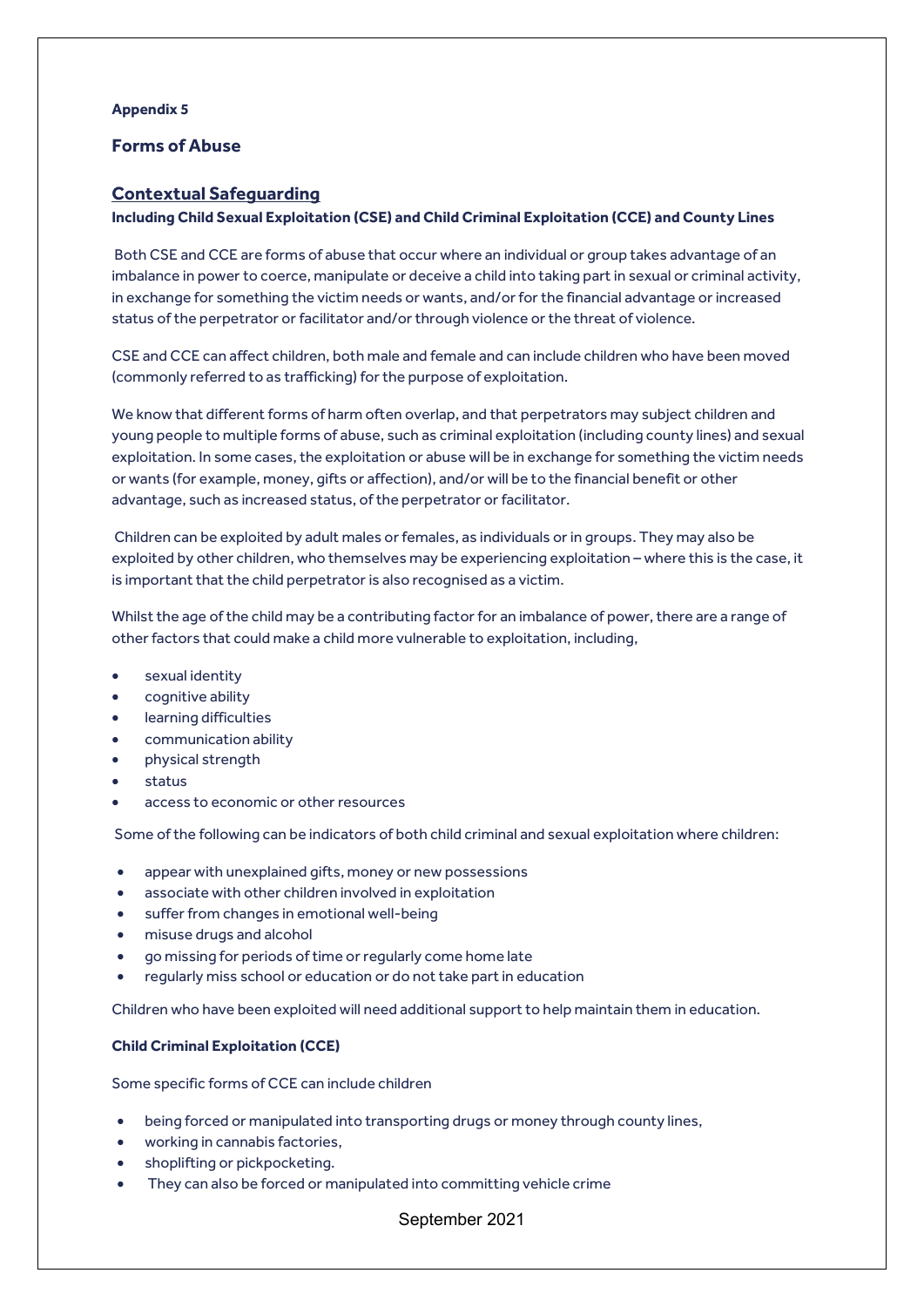• or threatening/committing serious violence to others.

Children can become trapped by this type of exploitation as perpetrators can threaten victims (and their families) with violence or entrap and coerce them into debt. They may be coerced into carrying weapons such as knives or begin to carry a knife for a sense of protection from harm from others. As children involved in criminal exploitation often commit crimes themselves, their vulnerability as victims is not always recognised by adults and professionals, (particularly older children), and they are not treated as victims despite the harm they have experienced. They may still have been criminally exploited even if the activity appears to be something they have agreed or consented to.

It is important to note that the experience of girls who are criminally exploited can be very different to that of boys. The indicators may not be the same, however professionals should be aware that girls are at risk of criminal exploitation too. It is also important to note that both boys and girls being criminally exploited may be at higher risk of sexual exploitation.

## **Child Sexual Exploitation (CSE).**

CSE is a form of child sexual abuse. Sexual abuse may involve physical contact, including assault by penetration (for example, rape or oral sex) or nonpenetrative acts such as masturbation, kissing, rubbing, and touching outside clothing. It may include non-contact activities, such as involving children in the production of sexual images, forcing children to look at sexual images or watch sexual activities, encouraging children to behave in sexually inappropriate ways or grooming a child in preparation for abuse including via the internet.

CSE can occur over time or be a one-off occurrence, and may happen without the child's immediate knowledge e.g.,through others sharing videos or images of them on social media. CSE can affect any child, who has been coerced into engaging in sexual activities. This includes 16- and 17-year-olds who can legally consent to have sex. Some children may not realise they are being exploited e.g. they believe they are in a genuine romantic relationship.

Some additional specific indicators that may be present in CSE are children who:

- have older boyfriends or girlfriends
- suffer from sexually transmitted infections
- display sexual behaviours beyond expected sexual development
- become pregnant

## **County lines.**

County lines is a term used to describe gangs and organised criminal networks involved in exporting illegal drugs using dedicated mobile phone lines or other form of "deal line". This activity can happen locally as well as across the UK - no specified distance of travel is required. Children and vulnerable adults are exploited to move, store and sell drugs and money. Offenders will often use coercion, intimidation, violence (including sexual violence) and weapons to ensure compliance of victims. Children can be targeted and recruited into county lines in a number of locations including schools (mainstream and special), further and higher educational institutions, pupil referral units, children's homes and care homes. Children are also increasingly being targeted and recruited online using social media.

Children can easily become trapped by this type of exploitation as county lines gangs can manufacture drug debts which need to be worked off or threaten serious violence and kidnap towards victims (and their families) if they attempt to leave the county lines network.

A number of the indicators for CSE and CCE as detailed above may be applicable to where children are involved in county lines. Some additional specific indicators that may be present where a child is criminally exploited through involvement in county lines are children who: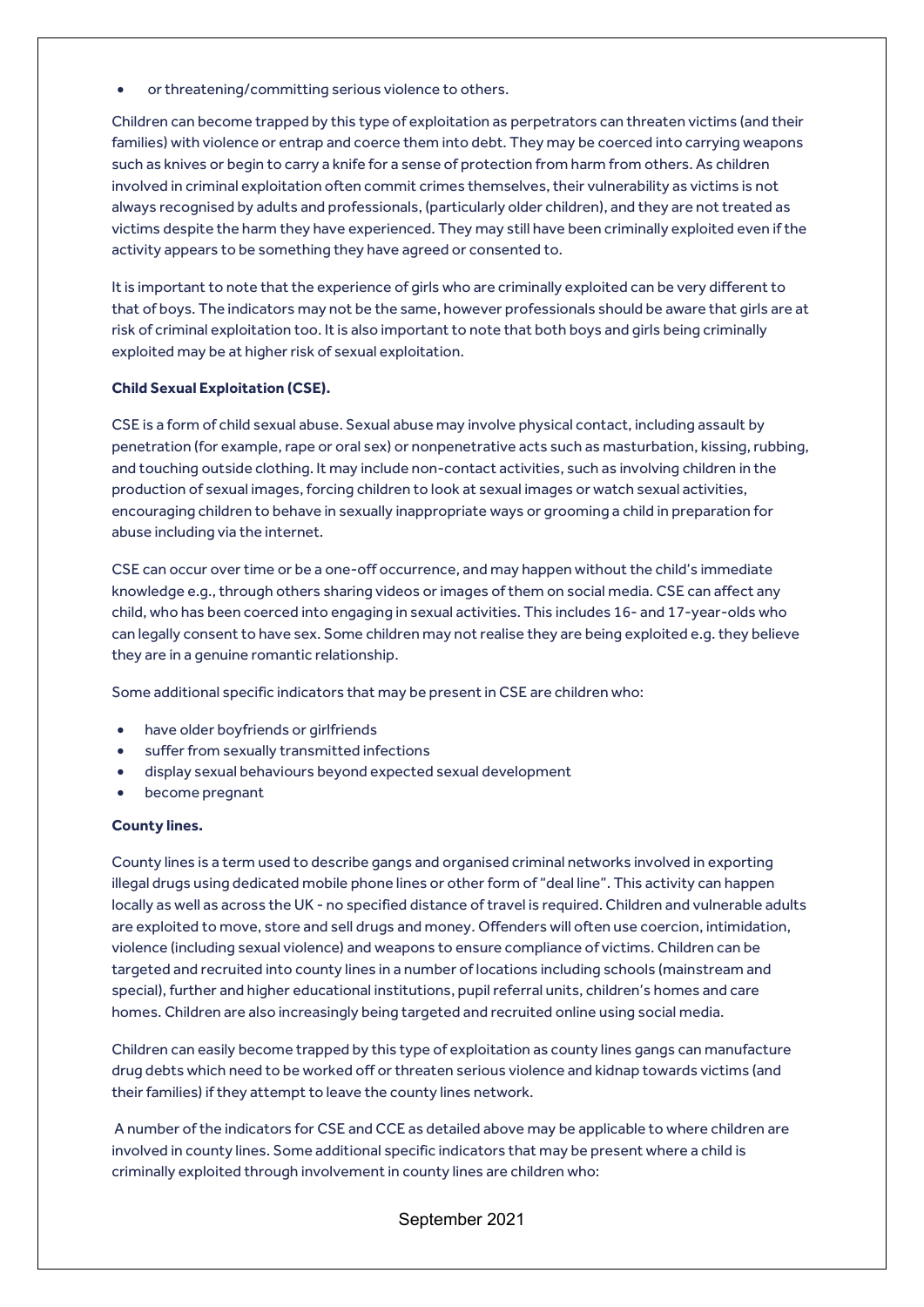- go missing and are subsequently found in areas away from their home
- have been the victim or perpetrator of serious violence (e.g. knife crime)
- are involved in receiving requests for drugs via a phone line, moving drugs, handing over and collecting money for drugs
- are exposed to techniques such as 'plugging', where drugs are concealed internally to avoid detection
- are found in accommodation that they have no connection with, often called a 'trap house or cuckooing' or hotel room where there is drug activity
- owe a 'debt bond' to their exploiters
- have their bank accounts used to facilitate drug dealing

# **Children Missing from Home or Care**

Children who run away from home or from care can provide a clear behavioural indication that they are either unhappy or do not feel safe in the place that they are living. Research shows that children run away from conflict or problems at home or school, neglect or abuse, or because they are being groomed by predatory individuals who seek to exploit them. Many run away on numerous occasions.

Our school are aware of th[e Pan-Cheshire Joint Protocol on Children and Young People Who run Away or](https://www.cescp.org.uk/professionals/missing-from-home.aspx)  [Go Missing from Home or Care 2020-2022.](https://www.cescp.org.uk/professionals/missing-from-home.aspx)

The association of chief police officers has provided the following definition a missing person is: 'Anyone whose whereabouts cannot be established will be considered as missing until located, and their well-being or otherwise confirmed'.

Within any case of children who are missing both push and pull factors need to be considered.

#### **Push factors** include:

- Conflict with parents/carers
- Feeling powerless
- Being bullied/abused
- Being unhappy/not being listened to
- The Toxic Trio

## **Pull factors** include:

- Wanting to be with family/friends
- Drugs, money and any exchangeable item
- Peer pressure
- For those who have been trafficked into the United Kingdom as unaccompanied asylum-seeking children there will be pressure to make contact with their trafficker

As a school we will inform all parents of children who are absent (unless the parent has informed us).

If the parent is also unaware of the location of their child, and the definition of missing is met, we will either support the parent to contact the police to inform them, or we will take the relevant action.

# **Cyberbullying**

Central to our School's anti-bullying policy is the principle that 'bullying is always unacceptable' and that ' all pupils have a right not to be bullied.

The school recognises that it must take note of bullying perpetrated outside school which spills over into the school and so we will respond to any bullying including cyber-bullying that we become aware of carried out by pupils when they are away from the site.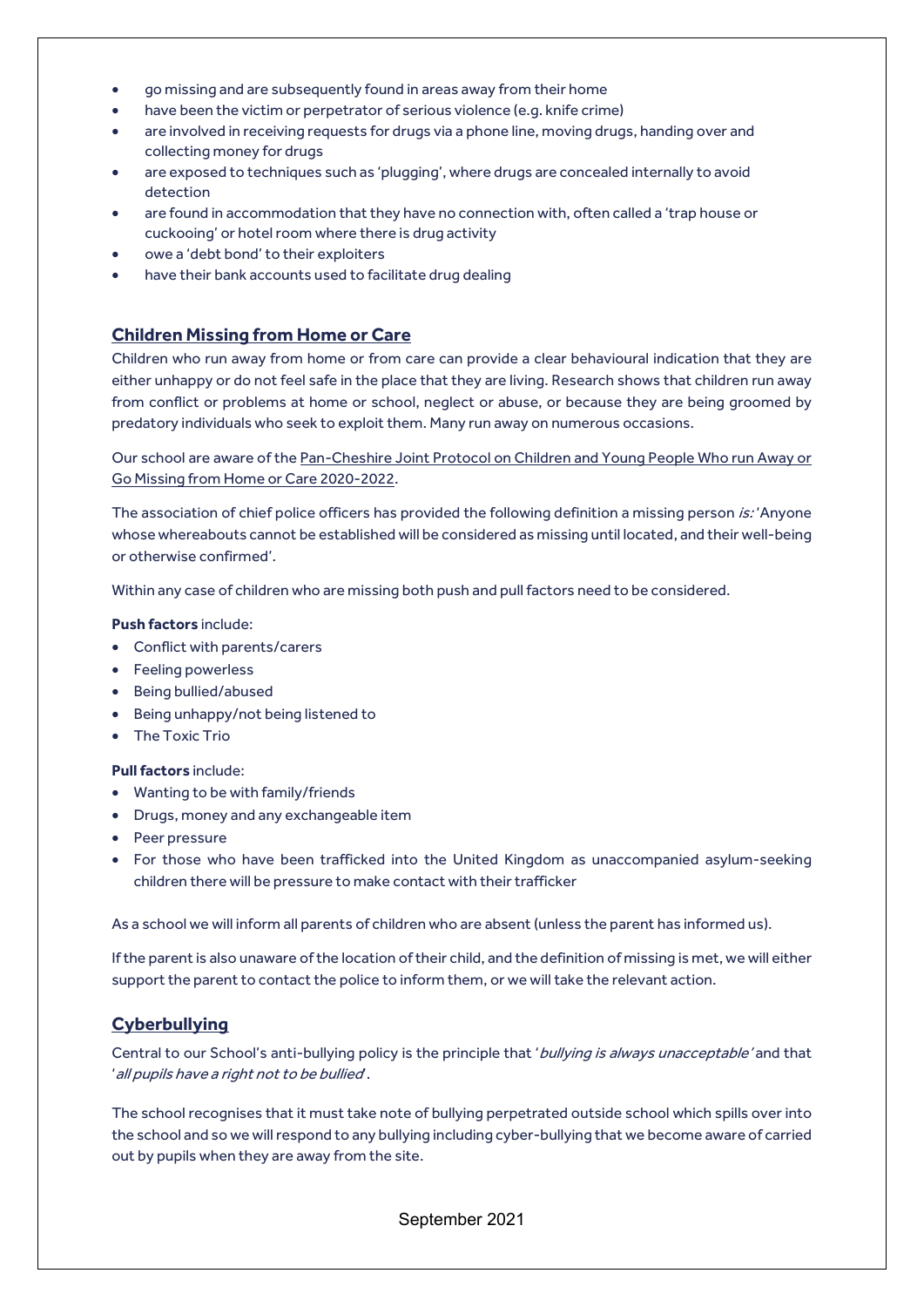Cyber-bullying is defined as "an aggressive, intentional act carried out by a group or individual using electronic forms of contact repeatedly over time against a victim who cannot easily defend himself/herself."

By cyber-bullying, we mean bullying by electronic media:

- Bullying by texts or messages or calls on mobile phones
- The use of mobile phone cameras to cause distress, fear or humiliation
- Posting threatening, abusive, defamatory or humiliating material on websites, to include blogs, personal websites, social networking sites
- Using e-mail to message others
- Hijacking/cloning e-mail accounts
- Making threatening, abusive, defamatory or humiliating remarks in on-line forums

Cyber-bullying may be at a level where it is criminal.

If we become aware of any incidents of cyberbullying, we will consider each case individually as to any criminal act that may have been committed. The school will pass on information to the police if it feels that it is appropriate, or we are required to do so.

## **Domestic abuse/violence**

Eden School believes that all our pupils have the right to be safe at school and also in their own homes. We are aware that all children can witness and be adversely affected by domestic abuse.

As an Operation Encompass school, we are alert to the indicators of abuse, and we have a planned approach to supporting children in a proactive way. We do this by We do this by using the guidance packs to support pupils to complete a feelings and safety plan.

Domestic abuse can affect anybody; it occurs across all of society, regardless of age, gender, race, sexuality, wealth or geography. Domestic abuse affects significant numbers of children and their families causing immediate harm as well as damaging future life chances.

Domestic abuse negatively affects children. We know that they are often more aware of what is happening than parents think. How they respond depends on their age, personality and support network; but they recover best when they are helped to understand and to process what is happening/has happened to them.Their experiences will shape their self-worth, identity, and ability to relate to others in childhood and adulthood; making it much more difficult to succeed at school and develop friendships.

To support our children, we:

- Have an ethos which puts children's wellbeing at the heart of all that we do
- Create a predictable school life with set routines
- Ensure that rules and expectations are clearly stated and understood by all
- Understand that oppositional and manipulative behaviours are not attempts to 'provoke us', but may be attempts by these children to control their world when so much feels out of control for them
- Model respectful and caring behaviour, positive conflict resolution and respectful interactions. Helping children learn not only what not to do, but what to do instead
- Use the language of choice, making clear the benefits and negative consequences of their choices. Ensuring that we follow through with any consequences or sanctions
- Support children to put feelings into words. We build up a vocabulary of emotional words with them so that they can begin to express their feelings more appropriately/accurately (A child exposed to domestic abuse may have seen a lot of behaviours that express strong feelings, but may not have heard words to appropriately express/ describe these feelings)
- Understand that the child may experience conflicting and confusing emotions when thinking of or talking about their parents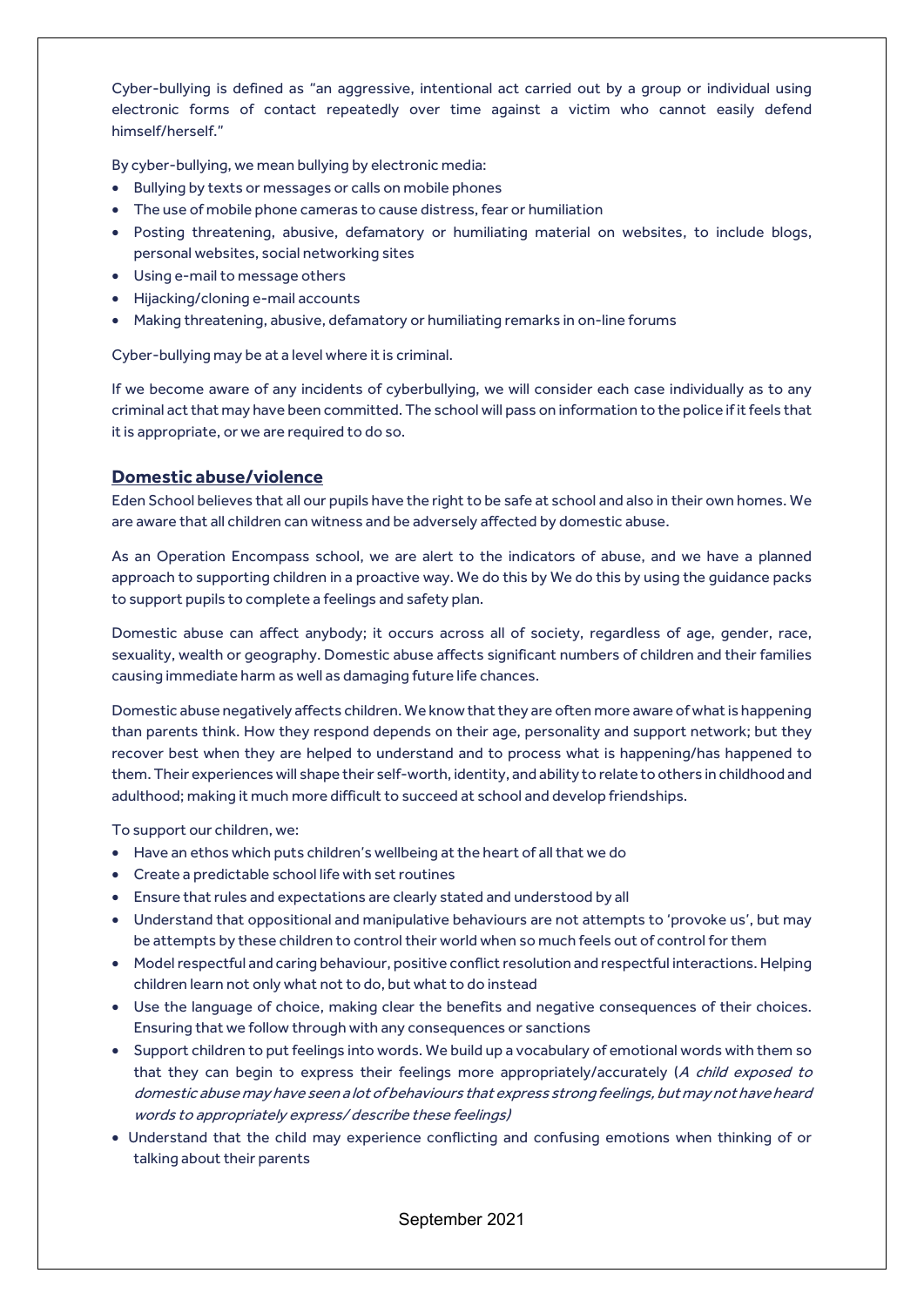- Create opportunities for children to feel successful. We let the child know that they matter, taking an active interest in them
- Accept that they may not be willing or able to talk about it right away (if ever)
- Provide effective, non-verbal, systems for children to access support
- Provide reassurance that only people who need to know about the incident will know
- Allow the child, where necessary, to safely store work in school or shred it after completion when providing interventions
- Have visible and accessible worry boxes/internal support systems /information regarding external sources of support e.g. Childline etc.

[Children, Young People and Domestic Abuse](https://www.cheshireeast.gov.uk/livewell/staying-safe/domestic-abuse-and-sexual-violence/domestic-abuse-tools-and-resources.aspx)

# **Emotional abuse**

Staff are all aware that emotional abuse is the persistent emotional maltreatment of a child which can cause severe and adverse effects on the child's emotional development.

We understand that it may involve the following:

- Conveying to a child that they are worthless or unloved, inadequate, or valued only insofar as they meet the needs of another person
- Not giving the child opportunities to express their views, deliberately silencing them or 'making fun' of what they say or how they communicate
- Age or developmentally inappropriate expectations being imposed on children. These may include interactions that are beyond a child's developmental capability as well as overprotection and limitation of exploration and learning, or preventing the child from participating in normal social interaction
- Seeing or hearing the ill-treatment of another
- Serious bullying (including cyberbullying), causing children frequently to feel frightened or in danger, or the exploitation or corruption of children

Some level of emotional abuse is involved in all types of maltreatment of a child, although it may occur alone.

# **Honour Based Abuse** including Breast ironing, FGM and Forced Marriage

Staff are aware of "Honour-based' Abuse (HBA) which encompasses crimes which have been committed to protect or defend the honour of the family and/or the community, including Female Genital Mutilation (FGM), forced marriage, and practices such as breast ironing. All forms of so called HBA are abuse (regardless of the motivation) and staff will handle and escalate as such; they are alert to the possibility of a child being at risk of HBA, or already having suffered HBA." Keeping Children Safe in Education 2021"

Awareness raising has taken place around HBA; staff are alert to possible indicators. They are aware that forced marriage is an entirely separate issue from arranged marriage; that it is a human rights abuse and falls within the Crown Prosecution Service definition of domestic violence and that HBV and FM can affect both young men and women.

As a school we would never attempt to intervene directly; where this is suspected we would speak to ChECS before sharing our concerns with the family.

## **Breast ironing also known as Breast Flattening**

Staff have been made aware of an act of abuse performed on girls (from around the age of 9 years old) in which their breasts are ironed, massaged and/or pounded, burned with heated objects or covered with an elastic belt to prevent or delay the development of their breasts; the intention being to protect the child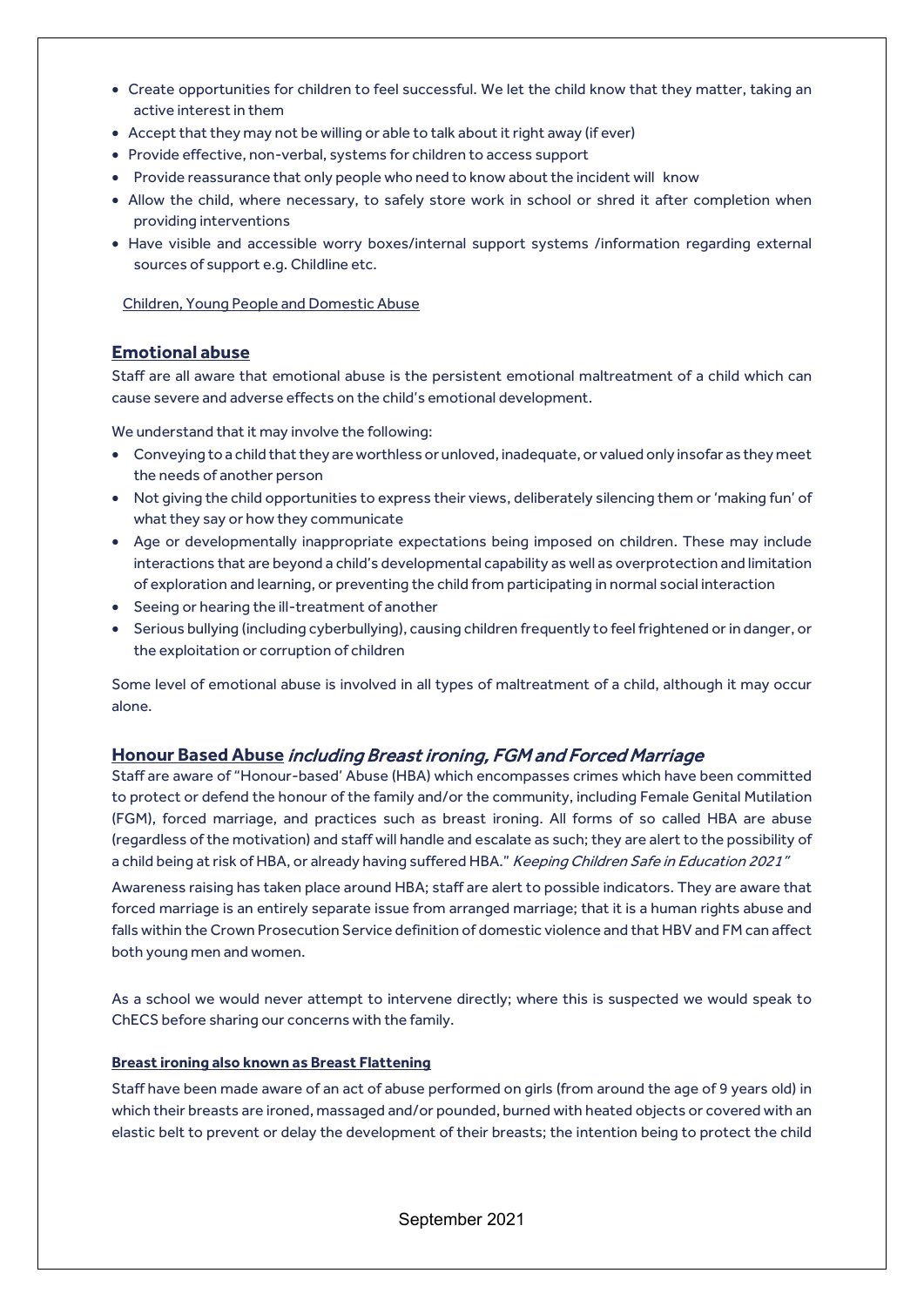from rape, forced marriage, sexual harassment or removal from education. It is a practice in Cameroon, Nigeria and South Africa. It is often carried out by the girl's mother.

Staff are clear that they would follow our usual procedure for recording and reporting this abuse where it is suspected**.**

## **Female Genital Mutilation (FGM)**

Staff are aware of Female Genital Mutilation (also known as female circumcision, cutting or Sunna) and that it is the partial or total removal of external female genitalia for non-medical reasons.

Staff are also aware that FGM

- Is child abuse; it's dangerous and it is a criminal offence. Religious, social or cultural reasons are sometimes given for FGM however there is no valid reason for it.
- Is illegal in the UK. It's also illegal to take a British national or permanent resident abroad for FGM or to help someone trying to do this.

## **Indications that FGM may be about to take place:**

- When a female family elder is around, particularly when she is visiting from a country of origin.
- Reference to FGM in conversation e.g. a girl may tell other children about it.
- A girl may confide that she is to have a 'special procedure' or to attend a special occasion to 'become a woman'.
- A girl may request help from a teacher or another adult if she is aware or suspects that she is at immediate risk.
- Parents state that they or a relative will take the child out of the country for a prolonged period.
- A girl may talk about a long holiday to her country of origin or another country where the practice is prevalent.
- A girl being withdrawn from PSHE or from learning about FGM (parents may wish to keep her uninformed about her body and rights)

## **Indications that FGM has taken place:**

- Difficulty walking, sitting or standing
- Spending longer than normal in the bathroom or toilet possibly with bladder or menstrual problems
- Unusual/a noticeable change in behaviour after a lengthy absence
- Reluctance to undergo normal medical examinations
- Asking for help, but may not be explicit about the problem due to embarrassment or fear
- Prolonged absences/ persistent unexplained absence from school/college
- Seek to be excused from physical exercise without the support of their GP
- Child not allowed to attend extra-curricular activities
- Close supervision of child by family/carers

Teachers in our school are aware of their responsibilities under section 74 of the Serious Crime Act 2015 which says that "If a **teacher**, in the course of their work in the profession, discovers that an act of Female Genital Mutilation appears to have been carried out on a girl under the age of 18 the **teacher** must report this to the police".

Members of our school community are alert to the possibility of a girl being at risk of FGM, or already having suffered FGM. They have been made aware that FGM typically takes place between birth and around 15 years old. Potential indicators that a child or young person may be at risk of FGM have been shared and the next steps have been identified, in that we take the same course of action as we would with any form of abuse; the Designated Safeguarding Lead plays a full part in the process of identification recording and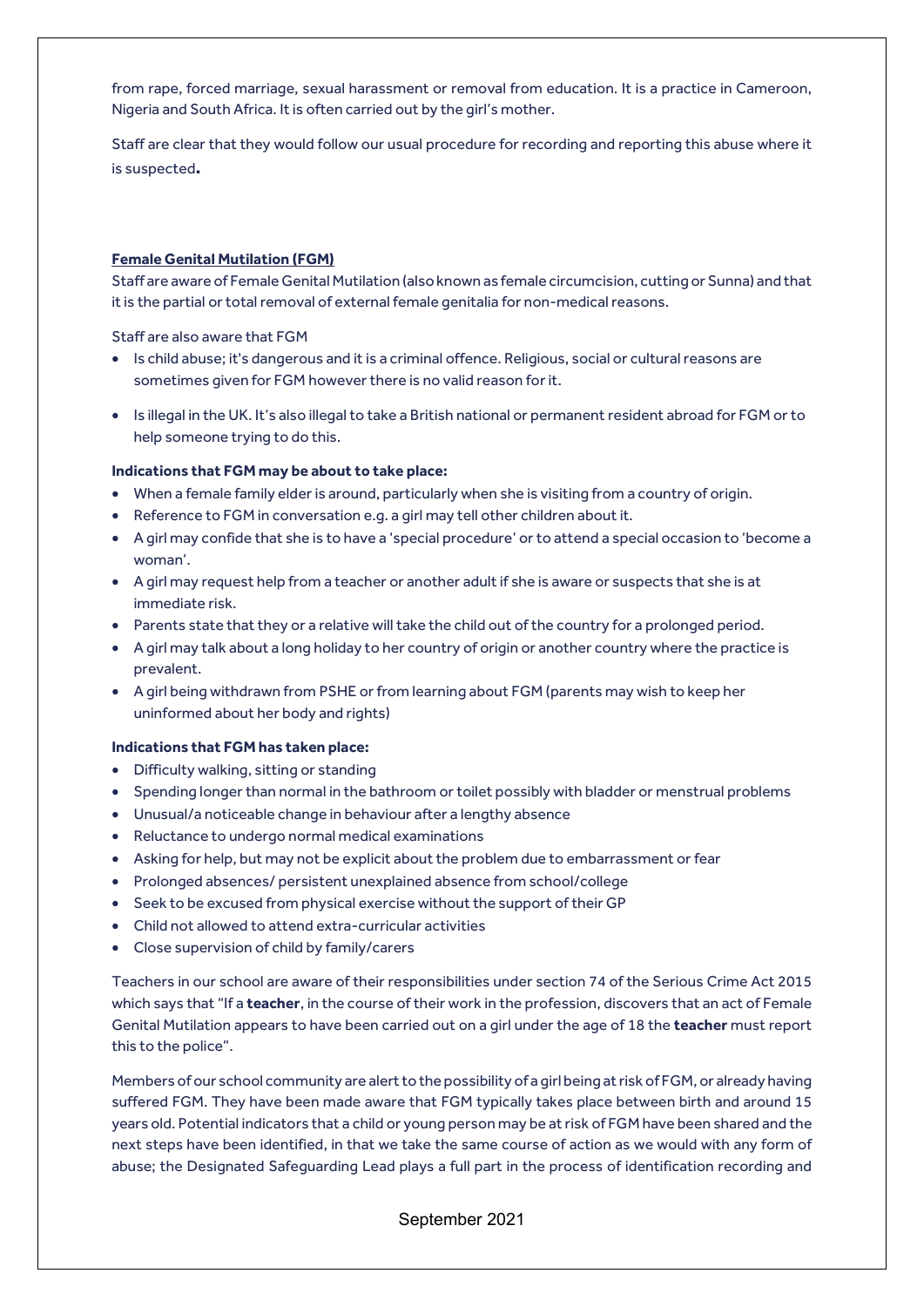reporting. We are mindful that girls at risk of FGM may not yet be aware of the practice or that it may be conducted on them, so sensitivity is always shown when approaching the subject.

## **Forced Marriage**

Staff are aware of Forced Marriage and that it is one entered into without the full and free consent of one or both parties and where violence, threats or any other form of coercion is used to cause a person to enter into a marriage. Threats can be physical or emotional and psychological.

Children, especially girls who are forced to marry, or those who fear they may be forced to marry, are frequently withdrawn from education, restricting their educational and personal development.

## **Indications that a Child is at risk of Forced Marriage:**

Staff are aware that they need to be aware of significant changes in the child's presentation emotional and physical, in dress and behaviour.

- Appearing anxious, depressed and emotionally withdrawn with low self-esteem
- Self-harming, self-cutting or anorexia
- Criminal activity e.g. shoplifting or taking drugs or alcohol
- Declining performance, aspirations or motivation
- Not allowed to attend any extra-curricular or after school activities
- Girls and young women may be accompanied to and from school/college
- Attending school but absenting themselves from lessons
- Stopping attendance at school/college
- A family history of older siblings leaving education early and marrying early

## **Actions our school takes in relation to take around Honour Based Abuse:**

- When managing requests for absence, we use an absence request form which requests information on all siblings who attend other schools. Sometimes younger siblings tell teachers information that has a bearing on older members of the family, so it is important that we liaise with the other schools
- The Headteacher teacher requires a meeting with parents to discuss applications for extended leave of absence during term time, as we feel this can provide an opportunity to gather important information. We ask for the precise location of where the child is going; the purpose of the visit; the return date and whether it is estimated or fixed
- We check in with the child/children to see if they know and corroborate the purpose of the visit.
- If a return date has been specified and a child has not returned to school, we would contact our Attendance/Education Welfare Officer. We would never remove the child from the roll without first making enquiries about their disappearance in line with Cheshire East Children Missing Education Procedures and referring the case to the police and Children's Services as appropriate.

## **Modern Day Slavery including Trafficking**

The Modern Slavery Act came into Force in 2015. Modern slavery encompasses human trafficking and slavery, servitude and forced or compulsory labour. Exploitation can take many forms, including sexual exploitation, forced labour, slavery, servitude, forced criminality and the removal of organs

Staff are aware that:

- a person commits an offence if they knowingly hold another person in slavery or servitude or if they knowingly require another person to perform forced or compulsory labour
- it is an offence to arrange or facilitate the travel of a person with a view to them being exploited. These are serious offences carrying a penalty of up to life imprisonment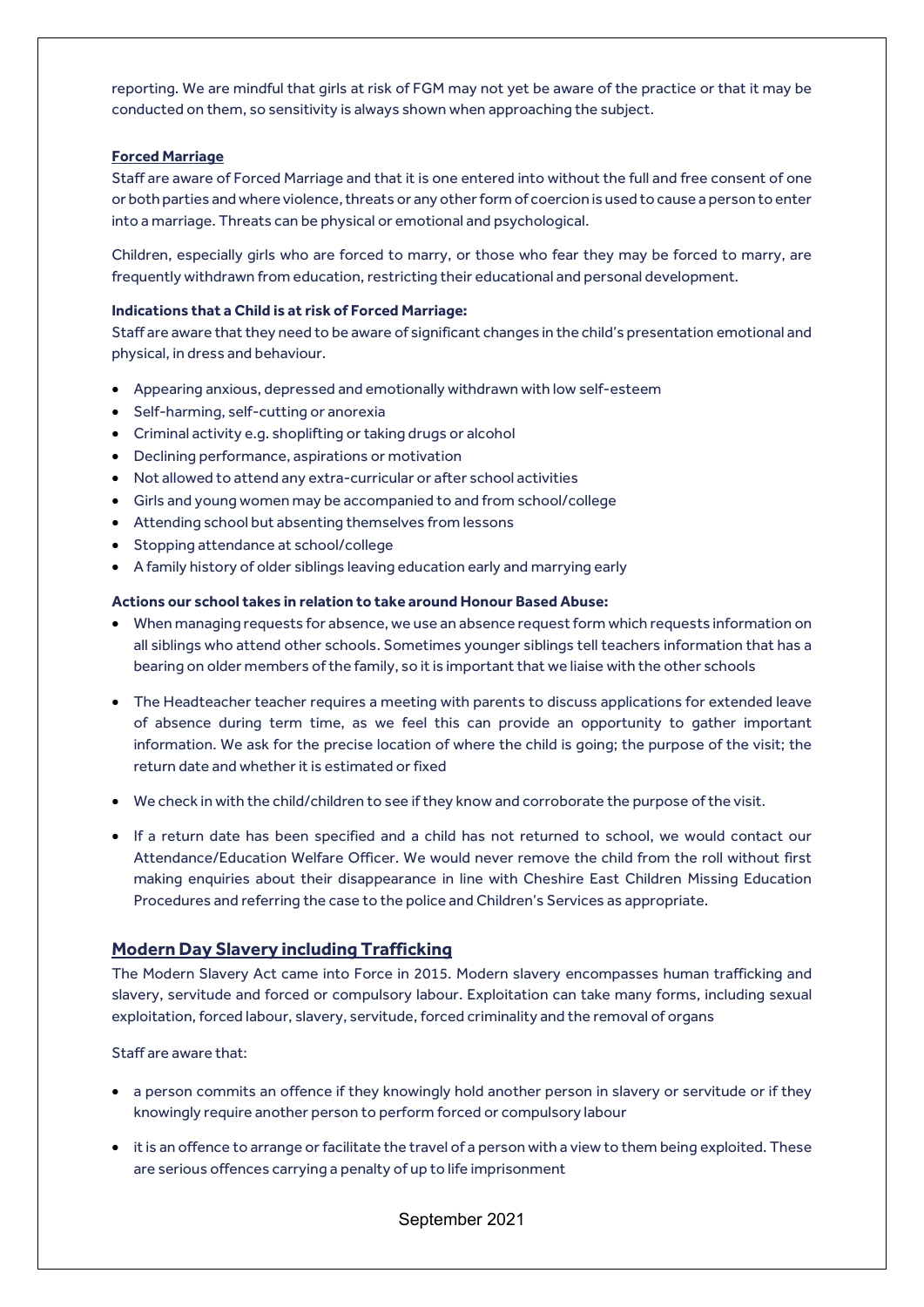- any consent victims have given to their treatment will be irrelevant where they have been coerced, deceived or provided with payment or benefit to achieve that consent
- children (under 18 years) are considered victims of trafficking, whether or not they have been coerced, deceived or paid to secure their compliance. They need only to have been recruited, transported or harbored for the purpose of exploitation

## **Trafficked Children**

Human trafficking is defined by the United Nations, in respect of children, as "the recruitment, transport, transfer, harbouring or receipt of a person by such means as threat or use of force or other forms of coercion, of abduction, of fraud or deception for the purpose of exploitation."

Any child transported for exploitative reasons is considered to be a trafficking victim.

As a school we are alert to the signs both for our children and for their families and are aware that this may be if they:

- Show signs of physical or sexual abuse, and/or has contracted a sexually transmitted infection or has an unwanted pregnancy
- Have a history with missing links and unexplained moves
- Are required to earn a minimum amount of money every day
- Work in various locations
- Have limited freedom of movement
- Appear to be missing for periods
- Are known to beg for money
- Are being cared for by adult/s who are not their parents and the quality of the relationship between the child and their adult carers is not good
- Are one among a number of unrelated children found at one address
- Have not been registered with or attended a GP practice
- Are excessively afraid of being deported
- Look malnourished or unkempt
- Are withdrawn, anxious and unwilling to interact
- Are under the control and influence of others
- Live in cramped, dirty, overcrowded accommodation
- Have no access or control of their passport or identity documents
- Appear scared, avoid eye contact, and can be untrusting
- Show signs of abuse and/or has health issues

For those children who are internally trafficked within the UK indicators include:

- Physical symptoms (bruising indicating either physical or sexual assault)
- Prevalence of a sexually transmitted infection or unwanted pregnancy
- Reports from reliable sources suggesting the likelihood of involvement in sexual exploitation / the child has been seen in places known to be used for sexual exploitation
- Evidence of drug, alcohol or substance misuse
- Being in the community in clothing unusual for a child i.e. inappropriate for age/ borrowing clothing from older people
- Relationship with a significantly older partner
- Accounts of social activities, expensive clothes, mobile phones etc. with no plausible explanation of the source of necessary funding
- Persistently missing, staying out overnight or returning late with no plausible explanation
- Returning after having been missing, looking well cared for despite having not been at home
- Having keys to premises other than those known about
- Low self- image, low self-esteem, self-harming behaviour including cutting, overdosing, eating disorder, promiscuity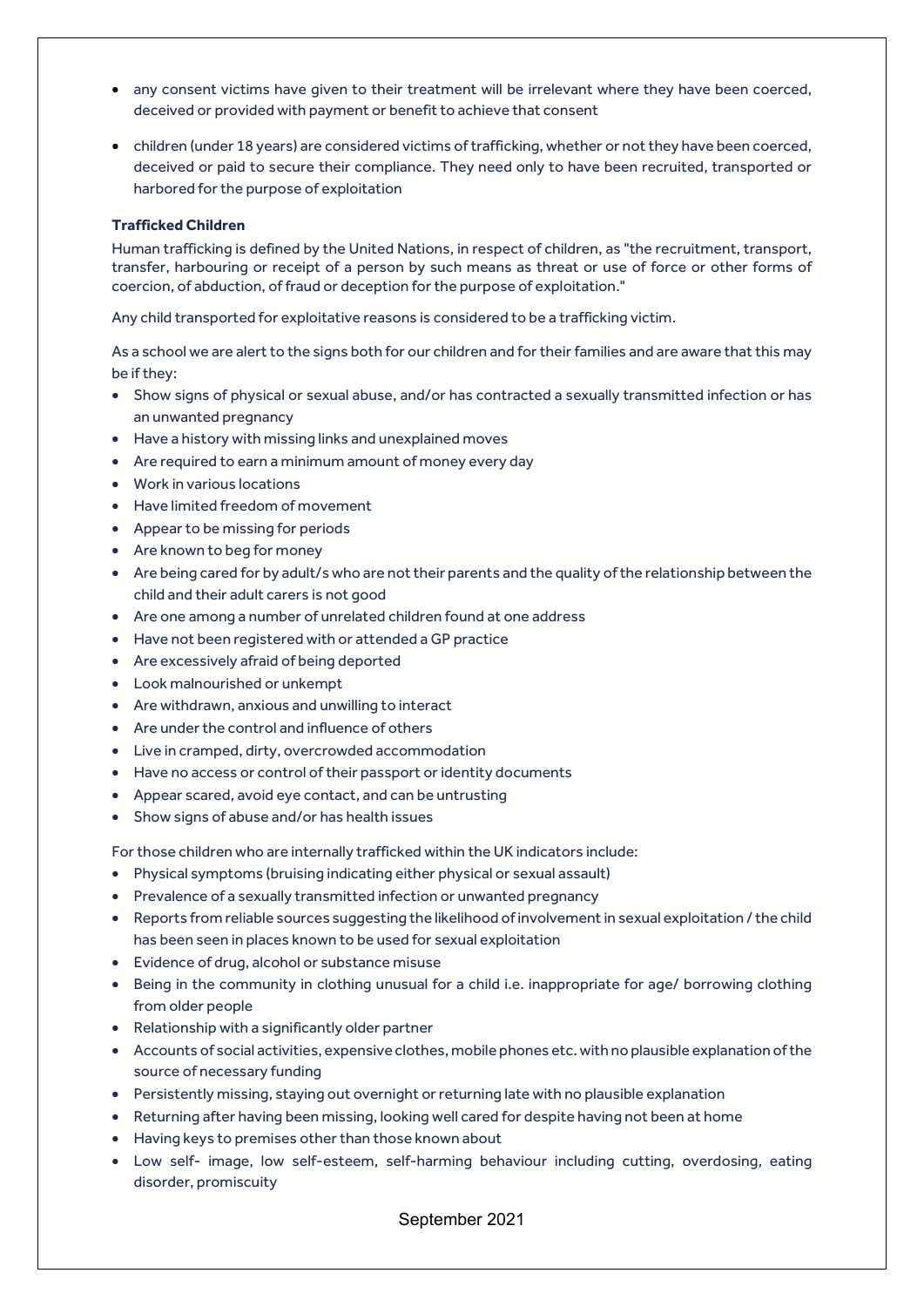- Truancy / disengagement with education
- Entering or leaving vehicles driven by unknown adults
- Going missing and being found in areas where the child has no known links
- Possible inappropriate use of the internet and forming on-line relationships, particularly with adults.

These behaviours themselves do not indicate that a child is being trafficked but should be considered as indicators that this may be the case.

If staff believe that a child is being trafficked, this will be reported to the Designated Safeguarding Lead and will be reported as potential abuse.

## **Neglect**

Staff are aware that neglect:

- is the persistent failure to meet a child's basic physical and/or psychological needs, likely to result in the serious impairment of the child's health or development
- may occur during pregnancy, for example, as a result of maternal substance abuse
- once a child is born, may involve a parent or carer failing to: provide adequate food, clothing and shelter (including exclusion from home or abandonment); protect a child from physical and emotional harm or danger; ensure adequate supervision (including the use of inadequate caregivers); or ensure access to appropriate medical care or treatment
- may also include neglect of, or unresponsiveness to, a child's basic emotional needs
- may potentially be fatal
- causes great distress to children and leads to poor outcomes in the short and long-term
- has possible consequences which may include an array of health and mental health problems, difficulties in forming attachment and relationships, lower educational achievements, an increased risk of substance misuse, higher risk of experiencing abuse as well as difficulties in assuming parenting responsibilities laterin life. The degree to which children are affected during their childhood and later in adulthood depends on the type, severity and frequency of the maltreatment and on what support mechanisms and coping strategies were available to the child

We are also mindful of the effects of adolescent neglect as this is as damaging as other forms of maltreatment - increasing the risk of arrest, offending and violent crime in late adolescence, and the risk of arrest and drug use in early adulthood. )

If we suspect neglect, we will use the CESCP [Neglect Screening Tool](https://www.cescp.org.uk/professionals/neglect.aspx)

## **Online Safety**

With the current speed of on-line change, some practitioners, parents and carers have only a limited understanding of online risks and issues. Parents may underestimate how often their children come across potentially harmful and inappropriate material on the internet and may be unsure about how to respond. Some of the risks could be:

- **content**: being exposed to illegal, inappropriate or harmful content, for example: pornography, fake news, racism, misogyny, self-harm, suicide, anti-Semitism, radicalisation and extremism.
- **contact**: being subjected to harmful online interaction with other users; for example: peer to peer pressure, commercial advertising and adults posing as children or young adults with the intention to groom or exploit them for sexual, criminal, financial or other purposes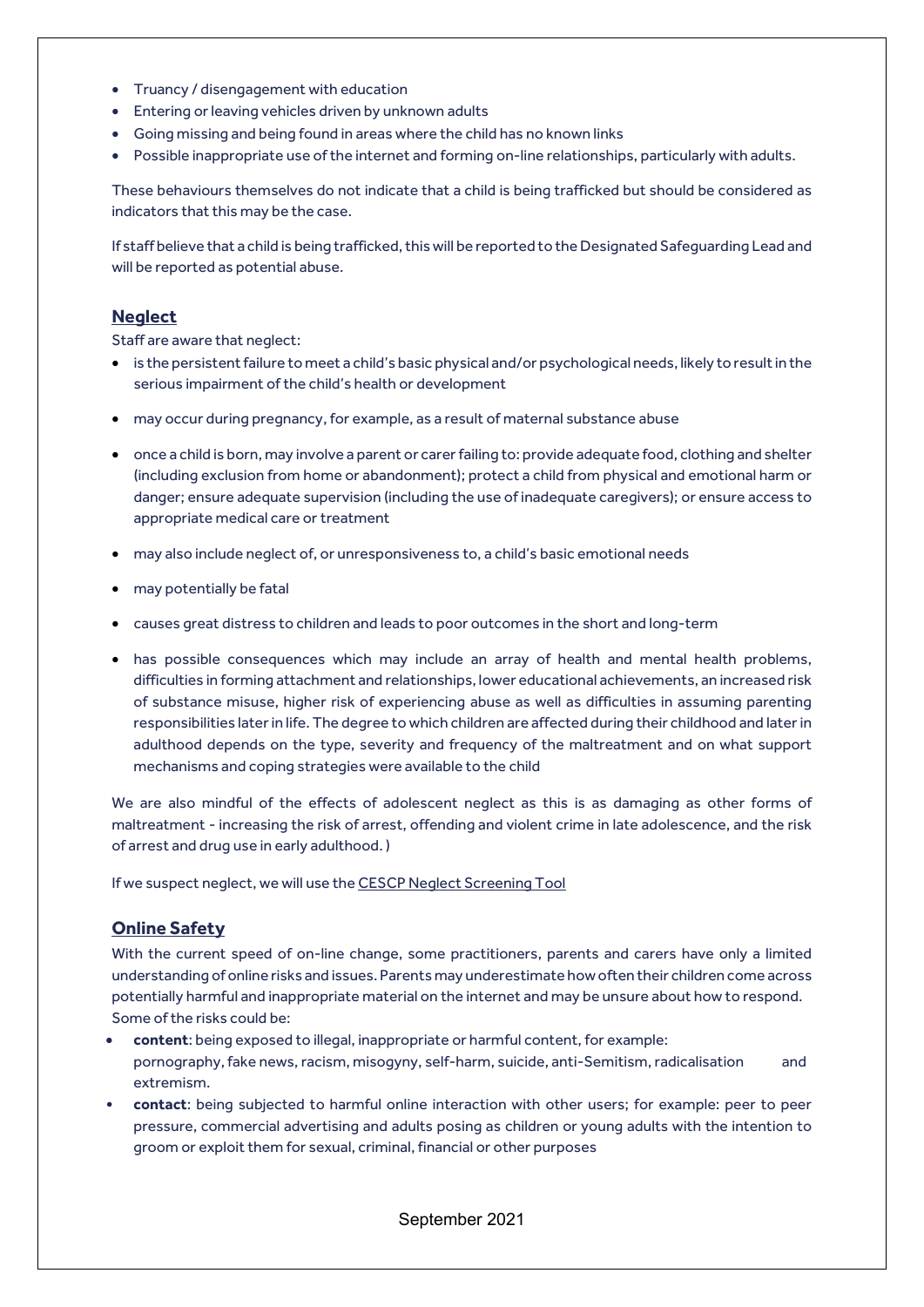- **conduc**t: personal online behaviour that increases the likelihood of, or causes, harm; for example, making, sending and receiving explicit images (e.g. consensual and non-consensual sharing of nudes and semi-nudes and/or pornography, sharing other explicit images and online bullying
- **commerce** risks such as online gambling, inappropriate advertising, phishing and or financial scams. If you feel your pupils, students or staff are at risk, please report it to the Anti-Phishing Working Group

The school therefore seeks to provide information and awareness to staff, pupils and their parents through:

- Acceptable use agreements for children, teachers, parents/carers and governors
- Curriculum activities involving raising awareness around staying safe online
- Information included in letters, newsletters, web site
- Parents evenings / sessions
- High profile events / campaigns e.g. Safer Internet Day
- Building awareness around information that is held on relevant web sites and or publications
- Social media policy

## **Cyber crime: Preventing young people from getting involved**

Children are getting involved in cybercrime, many do it for fun without realising the consequences of their actions – but the penalties can be severe. Cybercrime is a serious criminal offence under the Computer Misuse Act. If we become aware of any incidents of cyber crimes, we will consider each case individually as to any criminal act that may have been committed. The school will pass on information to the police if it feels that it is appropriate, or we are required to do so.

## **Risks associated with Gaming**

Online gaming is an activity that the majority of children and many adults get involved in.

The school raise awareness by:

- Talking to parents and carers about the games their children play and help them identify whether they are appropriate
- Supporting parents in identifying the most effective way of safeguarding their children by using parental controls and child safety mode
- Talking to parents about setting boundaries and time limits when games are played
- Highlighting relevant resources
- Making our children aware of the dangers including of online grooming and how to keep themselves safe
- Making our children aware of how to report concerns

## **Peer on peer abuse**

Children can abuse other children (often referred to as peer on peer abuse, peer relationship abuse, child on child abuse and teenage relationship abuse). This is most likely to include, but may not be limited to:

- bullying (including cyberbullying);
- physical abuse such as hitting, kicking, shaking, biting, hair pulling, or otherwise causing physical harm
- sexual violence, such as rape, assault by penetration and sexual assault
- sexual harassment, such as sexual comments, remarks, jokes and online sexual harassment, which may be stand-alone or part of a broader pattern of abuse
- causing someone to engage in sexual activity without consent, such as forcing someone to strip, touch themselves sexually, or to engage in sexual activity with a third party
- consensual and non-consensual sharing of nudes and semi nudes images and or videos (also known as sexting or youth produced sexual imagery)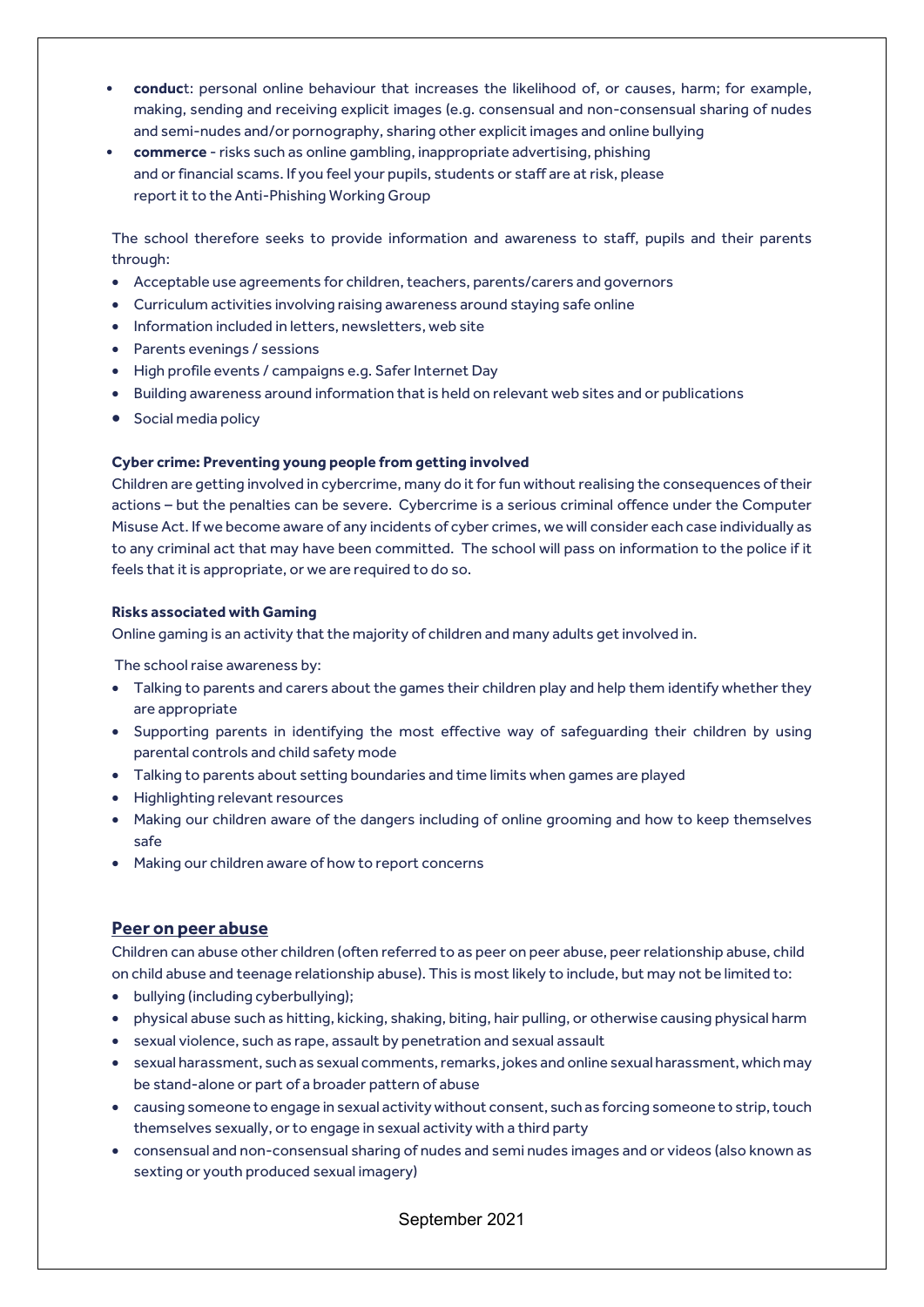- 'Upskirting' is where someone takes a picture under a person's clothing (not necessarily a skirt) without their permission and or knowledge, with the intention of viewing their genitals or buttocks (with or without underwear) to obtain sexual gratification, or cause the victim humiliation, distress or alarm. It is a criminal offence. Anyone of any gender, can be a victim.
- initiation/hazing type violence and rituals

Staff are clear on our procedures with regards to peer on peer abuse and do not take it any less serious than adult to child abuse; they are aware that it should never be tolerated or passed off as "banter", "just having a laugh" or "part of growing up". We ensure that we apply the same thresholds.

We ensure that we apply the same thresholds. In our school we have a clear anti bullying policy and pupils are supported in PHSE and 1-1 sessions to understand their own actions and discuss the behaviours of others.

Where sexual violence or sexual harassment between children is alleged then the school follows the guidance issued by the DfE in 2021[. Sexual violence and sexual harassment between children guidance](https://assets.publishing.service.gov.uk/government/uploads/system/uploads/attachment_data/file/719902/Sexual_violence_and_sexual_harassment_between_children_in_schools_and_colleges.pdf)

Where sharing nudes or semi nudes (youth produced sexual images) are part of the abuse then the school follows the UK Council for Child Internet Safety (UKCCIS) [Sharing nudes and semi-nudes: advice for](https://www.gov.uk/government/publications/sharing-nudes-and-semi-nudes-advice-for-education-settings-working-with-children-and-young-people/sharing-nudes-and-semi-nudes-advice-for-education-settings-working-with-children-and-young-people)  [education settings](https://www.gov.uk/government/publications/sharing-nudes-and-semi-nudes-advice-for-education-settings-working-with-children-and-young-people/sharing-nudes-and-semi-nudes-advice-for-education-settings-working-with-children-and-young-people)

## **Physical abuse**

Staff are aware of the signs of potential physical abuse and that it might involve hitting, shaking, throwing, poisoning, burning or scalding, drowning, suffocating or otherwise causing physical harm to a child.

They are also aware that physical harm may also be caused when a parent or carer fabricates the symptoms of, or deliberately induces, illness in a child.

# **Prevent, Radicalisation and Extremism**

Eden School adheres to the Prevent Duty Guidance, July 2015 (most recently updated in April 2021) and seeks to protect children against the messages of all violent extremism and to prevent them being drawn into terrorism; including, but not restricted to, those linked to Islamist ideology, or to Far Right / Neo Nazi / White Supremacist ideology, Irish Nationalist and Loyalist paramilitary groups, and extremist Animal Rights movements.

Terrorism is an action that endangers or causes serious violence to a person/people; causes serious damage to property; or seriously interferes or disrupts an electronic system. The use or threat must be designed to influence the government or to intimidate the public and is made for the purpose of advancing a political, religious or ideological cause.

The school community has been made aware of the exploitation of vulnerable people, to involve them in terrorism or in activity in support of terrorism; they are also aware that the normalisation of extreme views may make children vulnerable to future manipulation and exploitation.

In order to raise awareness and reduce risks we ensure that our preventative work is specifically considered, outlined and highlighted in all relevant policies and procedures, including those for Information technology, Special Educational Needs, attendance, assemblies, the use of school premises by external agencies, behaviour and anti-bullying and the RE and PSHE curriculum.

Our taught curriculum includes educating children of how people with extreme views share these with others; we are committed to ensuring that our pupils are offered a broad and balanced curriculum that aims to prepare them for life in modern Britain. Teaching the school's core values alongside the fundamental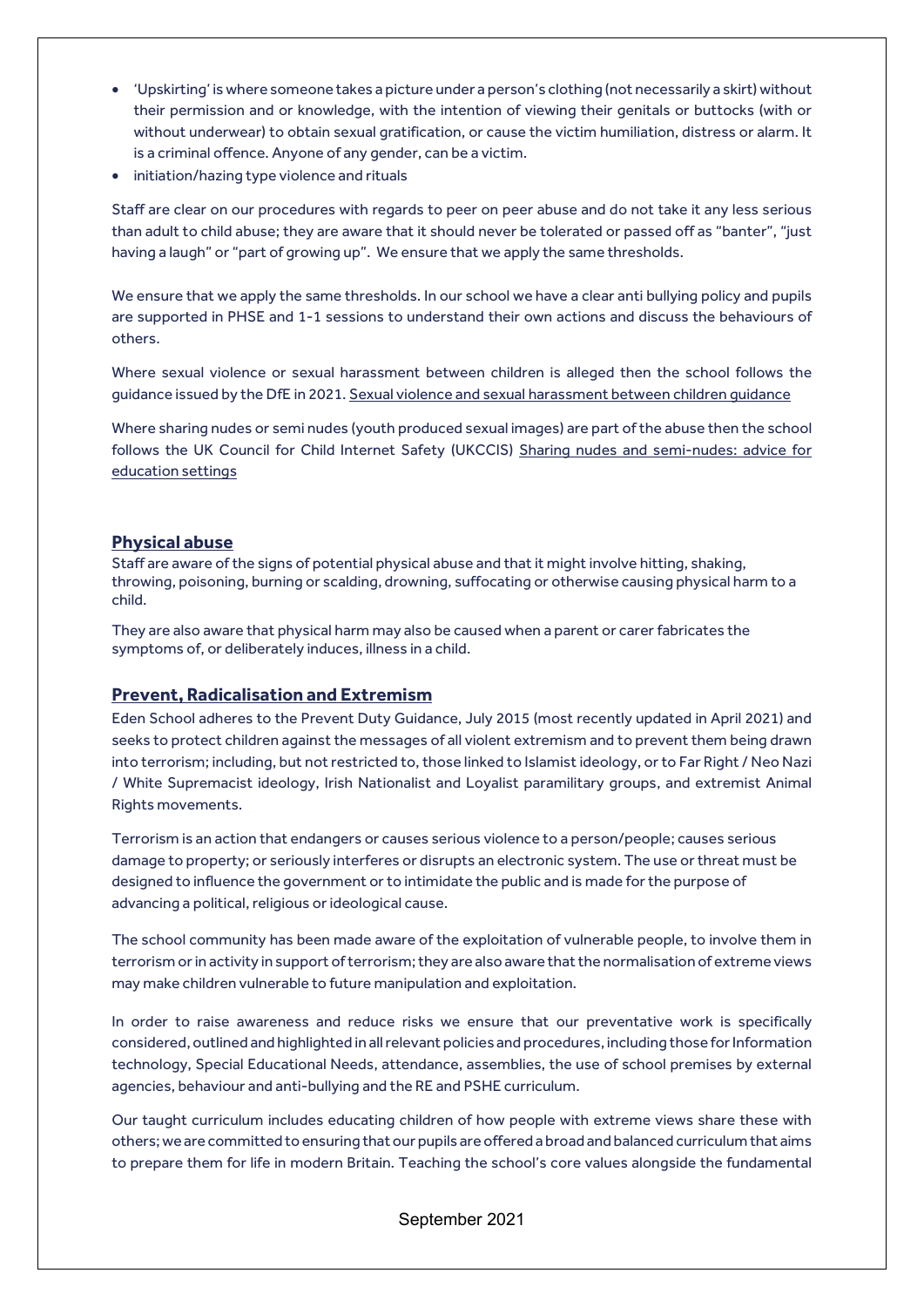British Values supports quality teaching and learning, whilst making a positive contribution to the development of a fair, just and civil society.

In our school community we are aware of these specific issues, relevant to our school's profile

All staff have received training about the Prevent Duty and tackling extremism. This training is reinforced by reading the safeguarding updates and sharing case studies in staff meetings.

Eden School is clear that this exploitation and radicalisation should be viewed as a safeguarding concern; therefore, concerns need to be recorded and discussed with the DSL; with timely, appropriate action then being taken.

The **Prevent Duty** requires that all staff are aware of the signs that a child maybe vulnerable to radicalisation. The risks will need to be considered for political; environmental; animal rights; or faithbased extremism that may lead to a child becoming radicalised.

There is no single way of identifying whether a child is likely to be susceptible to an extremist ideology. Background factors combined with specific influences such as family and friends may contribute to a child's vulnerability. Similarly, radicalisation can occur through many different methods (such as social media or the internet) and settings (such as within the home).

However, it is possible to protect vulnerable people from extremist ideology and intervene to prevent those at risk of radicalisation being radicalised. As with other safeguarding risks, staff are alert to changes in children's behaviour, which could indicate that they may be in need of help or protection. Staff use their judgement in identifying children who might be at risk of radicalisation and act proportionately which may include the designated safeguarding lead (or deputy) making a Prevent referral.

In Cheshire East if we suspect a child to be suffering or likely to suffer significant harm, including being radicalised we would contact:

Cheshire East Consultation Service (ChECS): **0300 123 5012 (Option 3)**

and complete a **Prevent referral** on the stopadultabuse.org.uk website.

#### **Where necessary individuals may be discussed at Channel:**

Staff are aware of Channel being a partnership approach to support individuals vulnerable to recruitment by violent extremists. The Channel Duty Guidance: protecting people vulnerable to being drawn into terrorism, was updated in 2020

#### **In Cheshire East the Channel Co-ordinator is Sandra Murphy – Head of Adult Safeguarding.**

The CE Channel Panel meets monthly. Attendees sign a Confidentiality Agreement and share case information. Discussion covers the vulnerabilities of individuals and their families, current support, and risks for the individual and community. Attendees agree if the case is appropriate for Channel and the support plan which is needed.

For those already open to Panel support plans are tailored, building on existing support, and may consist of help with family problems, mental health support, religious education, mentoring etc.

For those who are not Channel appropriate: a safe exit from Channel or a referral elsewhere is discussed.

The Safeguarding Children in Education Settings (SCiES) team represent education settings at these meetings. This means that SCiES may contact the Designated Safeguarding Lead before a meeting to request our view regarding the lived experience of the young person. They contact us afterwards to give us an update. Schools may be invited to attend the meeting.